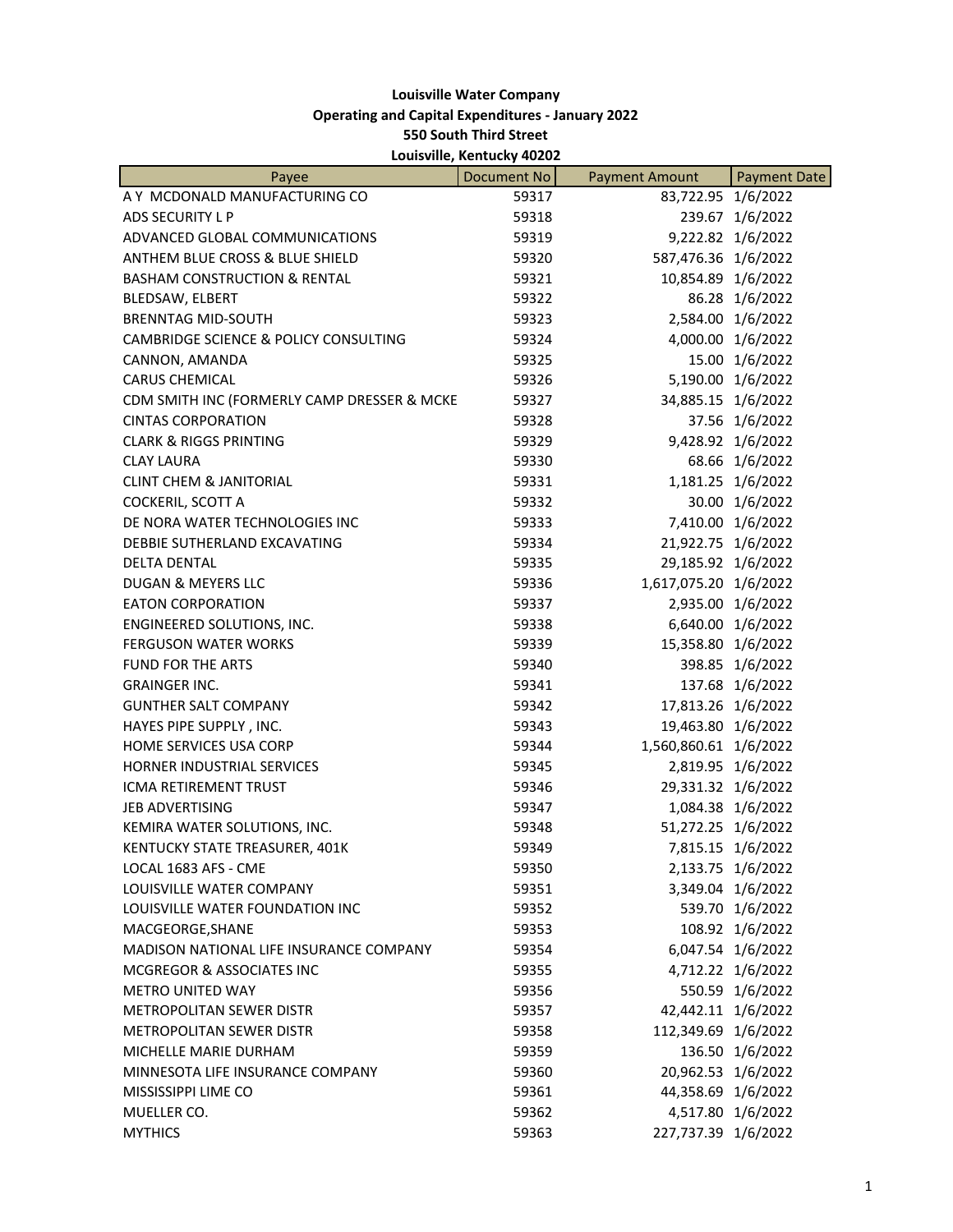| Payee                                   | Document No | <b>Payment Amount</b> | <b>Payment Date</b> |
|-----------------------------------------|-------------|-----------------------|---------------------|
| NATIONAL PEOPLE COMMITTEE               | 59364       | 52.01                 | 1/6/2022            |
| NOLIN RURAL ELECTRIC COOP CORP          | 59365       |                       | 497.76 1/6/2022     |
| ORACLE AMERICA, INC                     | 59366       | 19,151.91 1/6/2022    |                     |
| PERKINELMER HEALTH SCIENCES INC         | 59367       | 10,728.00 1/6/2022    |                     |
| RABEN TIRE COMPANY, INC                 | 59368       |                       | 2,493.80 1/6/2022   |
| ROBINSON PIPE CLEANING CO               | 59369       |                       | 1,885.00 1/6/2022   |
| SALT RIVER DEVELOPMENT                  | 59370       |                       | 446.22 1/6/2022     |
| <b>SCHIESSER LAUREL</b>                 | 59371       |                       | 24.72 1/6/2022      |
| SEVEN SEAS CONSTRUCTION                 | 59372       | 17,126.47 1/6/2022    |                     |
| SHEPHERDSVILLE SEWER                    | 59373       | 75,669.65 1/6/2022    |                     |
| SIGN*A*RAMA DOWNTOWN                    | 59374       |                       | 160.00 1/6/2022     |
| <b>SUBURBAN TOWNG &amp; RECOVERY</b>    | 59375       |                       | 382.80 1/6/2022     |
| UNDERWRITERS SAFETY & CLAIMS, INC       | 59376       | 13,122.14 1/6/2022    |                     |
| UNITED MAIL LLC                         | 59377       |                       | 640.43 1/6/2022     |
| UNIVAR SOLUTIONS USA INC                | 59378       | 19,234.08 1/6/2022    |                     |
| <b>USALCO MENTOR PLANT LLC</b>          | 59379       |                       | 1,500.00 1/6/2022   |
| WALTER B. DIECKS ELECTRIC INC           | 59380       | 18,425.99 1/6/2022    |                     |
| <b>WATER FOR PEOPLE</b>                 | 59381       |                       | 659.22 1/6/2022     |
| WELDERS SUPPLY COMPANY INC              | 59382       |                       | 235.83 1/6/2022     |
| <b>WEX INC</b>                          | 59383       |                       | 2,169.48 1/6/2022   |
| <b>WORK-A-HAULIX LLC</b>                | 59384       |                       | 526.50 1/6/2022     |
| A Y MCDONALD MANUFACTURING CO           | 59385       |                       | 5,315.52 1/13/2022  |
| ACCO INC                                | 59386       |                       | 38,291.80 1/13/2022 |
| <b>AHEAD INC</b>                        | 59387       |                       | 51,247.49 1/13/2022 |
| AMERICAN WELDING & GAS INC              | 59388       |                       | 3,514.15 1/13/2022  |
| <b>BADGER DAYLIGHTING CORP</b>          | 59389       |                       | 12,541.02 1/13/2022 |
| <b>BARBARA CROW-THEOBALD</b>            | 59390       |                       | 8,033.00 1/13/2022  |
| <b>BARNETT, KEITH V</b>                 | 59391       |                       | 92.36 1/13/2022     |
| <b>BASHAM CONSTRUCTION &amp; RENTAL</b> | 59392       | 532,695.30 1/13/2022  |                     |
| <b>BLUEWATER KENTUCKY LLC</b>           | 59393       |                       | 630.00 1/13/2022    |
| <b>BURRELL, SEANTAYA</b>                | 59394       |                       | 101.50 1/13/2022    |
| <b>CHEMICAL RESOURCES INC</b>           | 59395       |                       | 809.00 1/13/2022    |
| <b>CINTAS CORPORATION</b>               | 59396       |                       | 37.56 1/13/2022     |
| CIVIL DESIGN INC                        | 59397       |                       | 42,322.28 1/13/2022 |
| <b>CORNERSTONE ENGINEERING</b>          | 59398       |                       | 2,500.00 1/13/2022  |
| <b>CUMMINS CROSSPOINT LLC</b>           | 59399       |                       | 333.00 1/13/2022    |
| <b>CUNNINGHAM OVERHEAD DOOR</b>         | 59400       |                       | 2,385.88 1/13/2022  |
| DE NORA WATER TECHNOLOGIES INC          | 59401       |                       | 4,945.00 1/13/2022  |
| DEBBIE SUTHERLAND EXCAVATING            | 59402       |                       | 17,170.00 1/13/2022 |
| DECATUR MOLD TOOL AND ENG INC           | 59403       |                       | 4,473.00 1/13/2022  |
| <b>DOXIM UTILITEC LLC</b>               | 59404       | 110,000.96 1/13/2022  |                     |
| <b>EATON CORPORATION</b>                | 59405       |                       | 2,958.00 1/13/2022  |
| <b>ENDUROSCOPE INC</b>                  | 59406       |                       | 562.63 1/13/2022    |
| ENGINEERED SOLUTIONS, INC.              | 59407       |                       | 7,920.00 1/13/2022  |
| FACILITIES MANAGEMENT SERVICES PBC      | 59408       |                       | 4,381.65 1/13/2022  |
| <b>FERGUSON WATER WORKS</b>             | 59409       |                       | 25,797.12 1/13/2022 |
| <b>FLEXENTIAL CORP</b>                  | 59410       | 176,321.67 1/13/2022  |                     |
| FREDERICK ASSET PROTECTION LLC          | 59411       |                       | 49,808.38 1/13/2022 |
| <b>FUND FOR THE ARTS</b>                | 59412       |                       | 399.85 1/13/2022    |
| <b>FUSIONSITE KY LLC</b>                | 59413       |                       | 85.00 1/13/2022     |
| <b>GPD GROUP</b>                        | 59414       |                       | 65,121.31 1/13/2022 |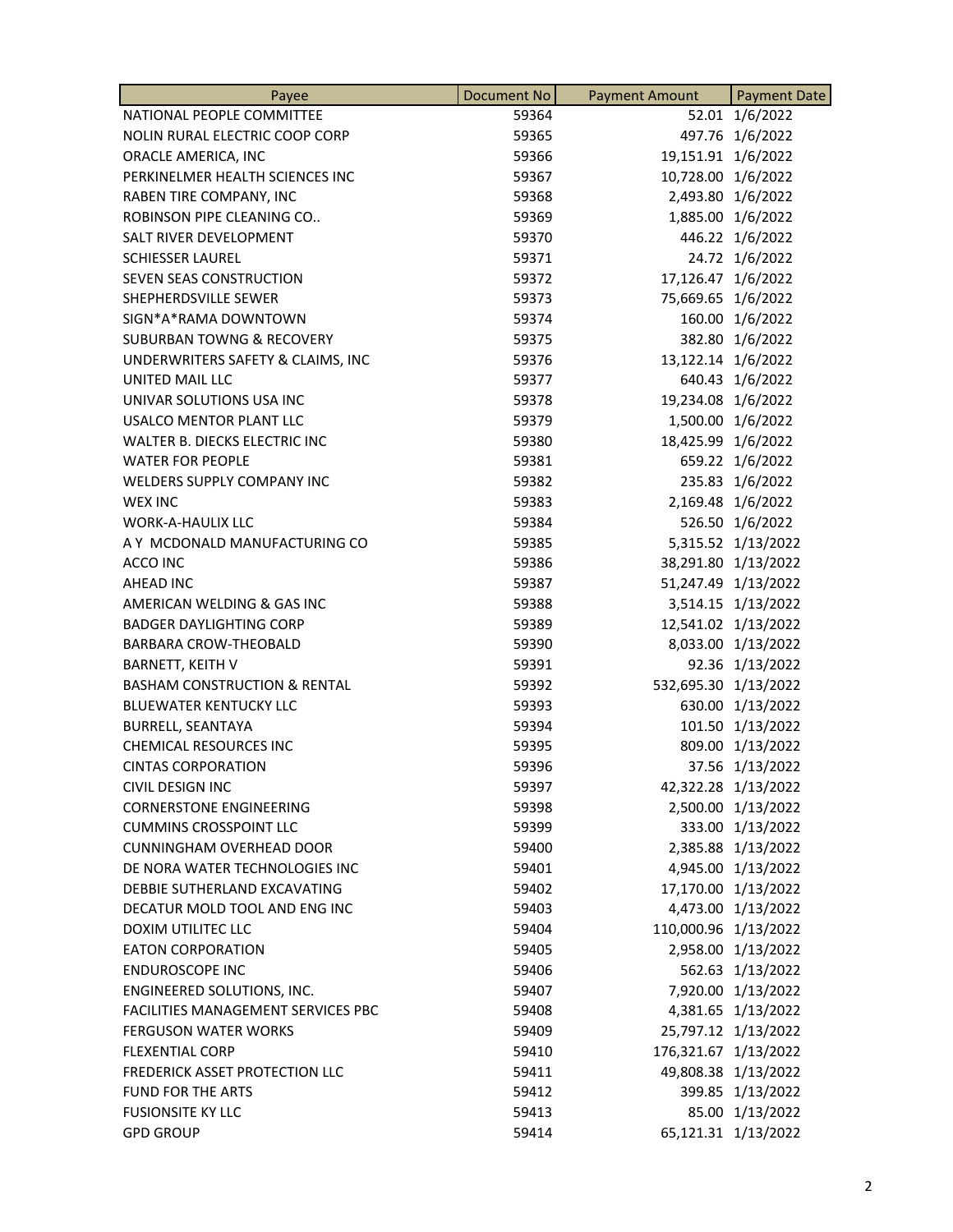| Payee                                    | Document No | <b>Payment Amount</b> | <b>Payment Date</b> |
|------------------------------------------|-------------|-----------------------|---------------------|
| <b>GRAINGER INC.</b>                     | 59415       |                       | 1,714.32 1/13/2022  |
| HALL CONTRACTING OF KY INC               | 59416       |                       | 24,124.96 1/13/2022 |
| HAYES PIPE SUPPLY, INC.                  | 59417       |                       | 15,318.12 1/13/2022 |
| <b>HAZEN AND SAWYER</b>                  | 59418       |                       | 59,630.77 1/13/2022 |
| HDR ENGINEERING, INC.                    | 59419       |                       | 49,260.52 1/13/2022 |
| HICKS, BRUCE L                           | 59420       |                       | 60.00 1/13/2022     |
| HOME SERVICES USA CORP                   | 59421       | 70.27                 | 1/13/2022           |
| HORNER INDUSTRIAL SERVICES               | 59422       |                       | 8,392.69 1/13/2022  |
| HUNTLEY, JORDAN                          | 59423       |                       | 17.00 1/13/2022     |
| <b>ICMA RETIREMENT TRUST</b>             | 59424       |                       | 28,711.87 1/13/2022 |
| <b>IDEXX LABORATORIES INC</b>            | 59425       |                       | 2,593.34 1/13/2022  |
| <b>INTOOLLECT LLC</b>                    | 59426       |                       | 15,022.00 1/13/2022 |
| IRVING MATERIALS, INC.                   | 59427       |                       | 2,350.90 1/13/2022  |
| <b>ISCO INDUSTRIES, LLC</b>              | 59428       |                       | 206.00 1/13/2022    |
| <b>ISO SERVICES INC</b>                  | 59429       |                       | 1,321.70 1/13/2022  |
| <b>ITRON INC</b>                         | 59430       |                       | 50,256.33 1/13/2022 |
| JAGS ENVIRONMENTAL INC                   | 59431       |                       | 2,000.00 1/13/2022  |
| <b>JJC MAINTENANCE LLC</b>               | 59432       |                       | 3,183.84 1/13/2022  |
| JOHN CONTI COFFEE COMPANY                | 59433       |                       | 659.01 1/13/2022    |
| JOHNSON, HERBERT                         | 59434       |                       | 350.00 1/13/2022    |
| K NORMAN BERRY ASSOC ARCHITECTS PLLC     | 59435       |                       | 30,572.50 1/13/2022 |
| KENTUCKY STATE TREASURER, 401K           | 59436       |                       | 7,727.27 1/13/2022  |
| KENTUCKY UNDERGROUND INC                 | 59437       |                       | 28,884.00 1/13/2022 |
| <b>LANG COMPANY</b>                      | 59438       |                       | 2,877.12 1/13/2022  |
| <b>LAURA KEELING</b>                     | 59439       |                       | 1,120.32 1/13/2022  |
| LITER'S ENVIRONMENTAL LLC                | 59440       |                       | 3,466.66 1/13/2022  |
| <b>LITER'S QUARRY</b>                    | 59441       | 113,821.87 1/13/2022  |                     |
| LOCAL 1683 AFS - CME                     | 59442       | 2,105.77              | 1/13/2022           |
| LOUISVILLE WATER COMPANY                 | 59443       |                       | 87.49 1/13/2022     |
| LOUISVILLE WATER FOUNDATION INC          | 59444       |                       | 559.31 1/13/2022    |
| LOWES HOME CENTER                        | 59445       |                       | 1,732.28 1/13/2022  |
| <b>LYNN IMAGING</b>                      | 59446       |                       | 586.09 1/13/2022    |
| MAC CONSTRUCTION & EXCAVATING            | 59447       | 621,151.60 1/13/2022  |                     |
| MALLORY SAFETY & SUPPLY LLC              | 59448       |                       | 1,762.90 1/13/2022  |
| <b>MASTERS SUPPLY CO.</b>                | 59449       | 111,802.80 1/13/2022  |                     |
| MCGREGOR & ASSOCIATES INC                | 59450       |                       | 4,755.54 1/13/2022  |
| <b>METRO UNITED WAY</b>                  | 59451       |                       | 565.28 1/13/2022    |
| <b>METROPOLITAN SEWER DISTR</b>          | 59452       | 109,644.96 1/13/2022  |                     |
| <b>METROPOLITAN SEWER DISTR</b>          | 59453       |                       | 68,424.04 1/13/2022 |
| NATIONAL PEOPLE COMMITTEE                | 59454       |                       | 52.01 1/13/2022     |
| ORACLE AMERICA, INC                      | 59455       | 109,758.53 1/13/2022  |                     |
| PACE CONTRACTING                         | 59456       | 102,141.80 1/13/2022  |                     |
| PHOENIX SERVICES LLC                     | 59457       |                       | 19,022.57 1/13/2022 |
| PLUMBERS SUPPLY CO                       | 59458       |                       | 52,515.00 1/13/2022 |
| <b>QUALITY STONE &amp; READY MIX INC</b> | 59459       |                       | 4,278.43 1/13/2022  |
| RA CONSULTANTS, LLC                      | 59460       |                       | 21,896.36 1/13/2022 |
| RABEN TIRE COMPANY, INC                  | 59461       |                       | 1,363.00 1/13/2022  |
| <b>REID BROTHERS</b>                     | 59462       |                       | 3,546.72 1/13/2022  |
| SEVEN SEAS CONSTRUCTION                  | 59463       | 405,443.53 1/13/2022  |                     |
| SHEPHERDSVILLE SEWER                     | 59464       |                       | 78,713.42 1/13/2022 |
| SIERRA CEDAR INC                         | 59465       |                       | 62,720.00 1/13/2022 |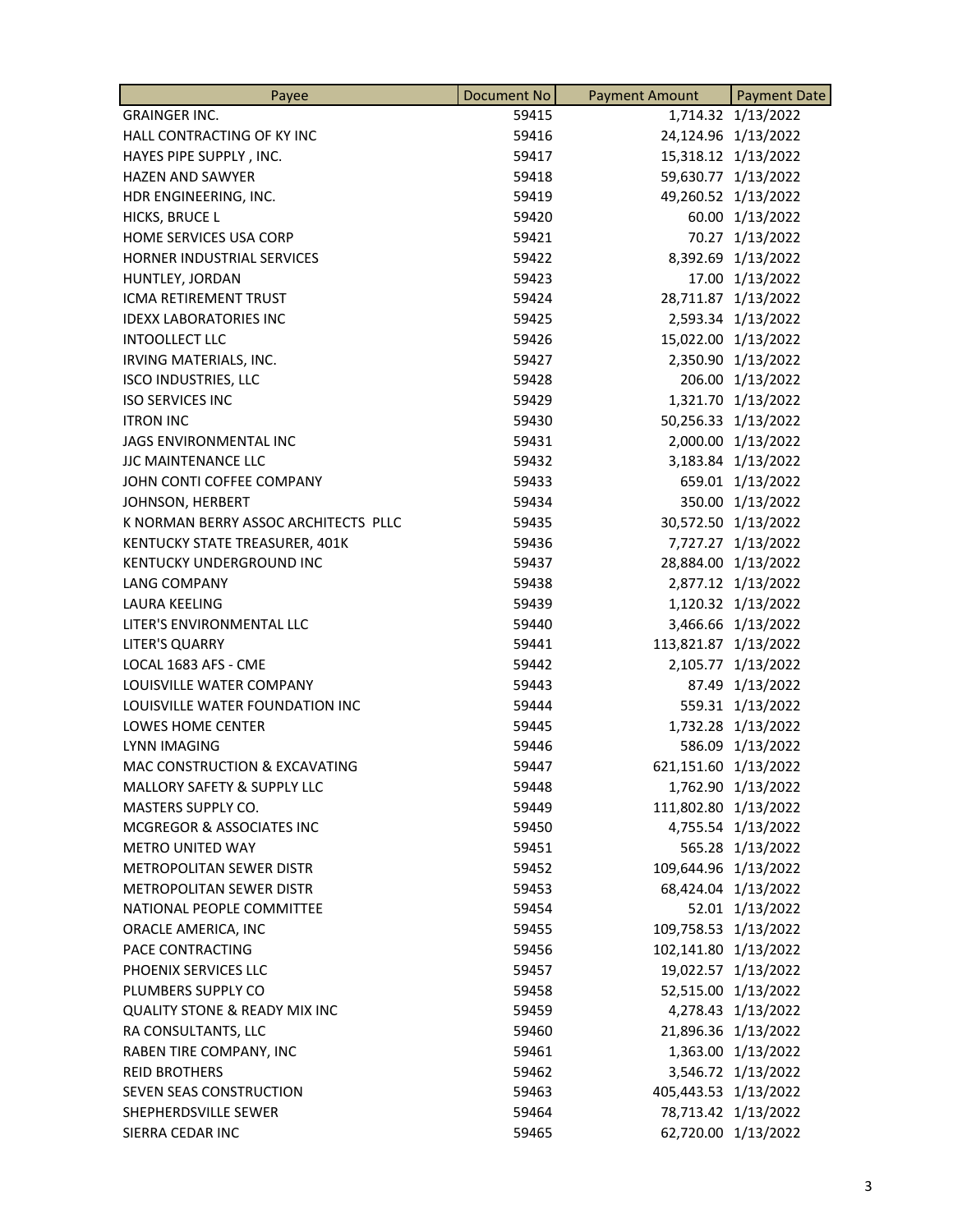| Payee                                       | Document No | <b>Payment Amount</b>  | <b>Payment Date</b> |
|---------------------------------------------|-------------|------------------------|---------------------|
| SOUTHERN PIPELINE CONST                     | 59466       |                        | 31,966.16 1/13/2022 |
| SOUTHERN PLUMBING & HEATING                 | 59467       |                        | 689.99 1/13/2022    |
| SOUTHERN TRADES, INC.                       | 59468       |                        | 7,193.79 1/13/2022  |
| SPENCE, TERRENCE T                          | 59469       |                        | 273.00 1/13/2022    |
| STUDIO H DESIGN                             | 59470       |                        | 412.50 1/13/2022    |
| THIENEMAN CONSTRUCTION INC                  | 59471       |                        | 89,013.60 1/13/2022 |
| THINK NEW                                   | 59472       |                        | 12,270.00 1/13/2022 |
| UNIFIED TECHNOLOGIES                        | 59473       |                        | 1,258.73 1/13/2022  |
| <b>VECTOR ENGINEERS INC</b>                 | 59474       |                        | 3,443.00 1/13/2022  |
| <b>VINCENT GUENTHNER INC</b>                | 59475       |                        | 10,000.00 1/13/2022 |
| WALTER B. DIECKS ELECTRIC INC               | 59476       |                        | 1,148.86 1/13/2022  |
| WARD BROTHERS MOWING & TREE SERVICE LLC     | 59477       |                        | 9,728.00 1/13/2022  |
| WARD ENGINEERING COMPANY, INC.              | 59478       |                        | 10,238.30 1/13/2022 |
| WASTE MANAGEMENT KY-LOU                     | 59479       |                        | 5,462.80 1/13/2022  |
| <b>WATER FOR PEOPLE</b>                     | 59480       |                        | 672.91 1/13/2022    |
| <b>WATSON-MARLOW INC</b>                    | 59481       |                        | 2,862.00 1/13/2022  |
| WHITEHOUSE RESIDENTIAL & COMMERCIAL PAINTIN | 59482       |                        | 1,507.00 1/13/2022  |
| ACCO INC                                    | 59483       | 11,825.73              | 1/20/2022           |
| ADVANCED GLOBAL COMMUNICATIONS              | 59484       |                        | 1,585.00 1/20/2022  |
| ALL-STATE FORD TRUCK SALES                  | 59485       |                        | 345.00 1/20/2022    |
| <b>ALLSTATE BENEFITS</b>                    | 59486       |                        | 2,862.08 1/20/2022  |
| AMERICA'S BRAVEST EQUIPMENT CO              | 59487       |                        | 4,249.00 1/20/2022  |
| AMI CONSULTANTS LLC                         | 59488       |                        | 12,480.00 1/20/2022 |
| AWWA AMERICAN WATER WORKS ASSOC             | 59489       |                        | 23,731.00 1/20/2022 |
| <b>BADGER DAYLIGHTING CORP</b>              | 59490       |                        | 22,575.00 1/20/2022 |
| <b>BASHAM CONSTRUCTION &amp; RENTAL</b>     | 59491       | 416,361.37 1/20/2022   |                     |
| BROWN, DAVID W                              | 59492       |                        | 2,675.00 1/20/2022  |
| CDM SMITH INC (FORMERLY CAMP DRESSER & MCKE | 59493       |                        | 21,013.05 1/20/2022 |
| <b>CINTAS CORPORATION</b>                   | 59494       |                        | 69.12 1/20/2022     |
| <b>CONTRACT MANAGED SERVICES LLC</b>        | 59495       |                        | 150.00 1/20/2022    |
| <b>CUMMINS CROSSPOINT LLC</b>               | 59496       |                        | 1,299.89 1/20/2022  |
| <b>CUNNINGHAM OVERHEAD DOOR</b>             | 59497       |                        | 210.00 1/20/2022    |
| <b>CURRAN, JASON</b>                        | 59498       |                        | 3,556.00 1/20/2022  |
| DEBBIE SUTHERLAND EXCAVATING                | 59499       |                        | 20,899.00 1/20/2022 |
| <b>DOXIM UTILITEC LLC</b>                   | 59500       |                        | 30,521.25 1/20/2022 |
| DUGAN & MEYERS LLC                          | 59501       | 1,124,805.70 1/20/2022 |                     |
| <b>EAGLE SAFETY EYEWEAR</b>                 | 59502       |                        | 125.00 1/20/2022    |
| <b>ERIC R PRUITT</b>                        | 59503       |                        | 31.08 1/20/2022     |
| EUROFINS EATON ANALYTICAL INC               | 59504       |                        | 10,877.20 1/20/2022 |
| <b>FERGUSON WATER WORKS</b>                 | 59505       |                        | 24,203.75 1/20/2022 |
| FREDERICK ASSET PROTECTION LLC              | 59506       |                        | 32,695.87 1/20/2022 |
| <b>FUND FOR THE ARTS</b>                    | 59507       |                        | 399.85 1/20/2022    |
| <b>GENERAL FOUNDRIES INC.</b>               | 59508       |                        | 6,600.00 1/20/2022  |
| HERITAGE-CRYSTAL CLEAN, INC.                | 59509       |                        | 702.17 1/20/2022    |
| <b>HOLSTON GASES INC</b>                    | 59510       |                        | 75.70 1/20/2022     |
| ICMA RETIREMENT TRUST                       | 59511       |                        | 28,727.61 1/20/2022 |
| IRVING MATERIALS, INC.                      | 59512       |                        | 6,900.32 1/20/2022  |
| <b>ITRON INC</b>                            | 59513       | 783,723.96 1/20/2022   |                     |
| JACOBS ENGINEERING GROUP INC.               | 59514       |                        | 10,085.00 1/20/2022 |
| JRA, INC.                                   | 59515       |                        | 20,033.64 1/20/2022 |
| KENTUCKY STATE TREASURER, 401K              | 59516       |                        | 7,615.86 1/20/2022  |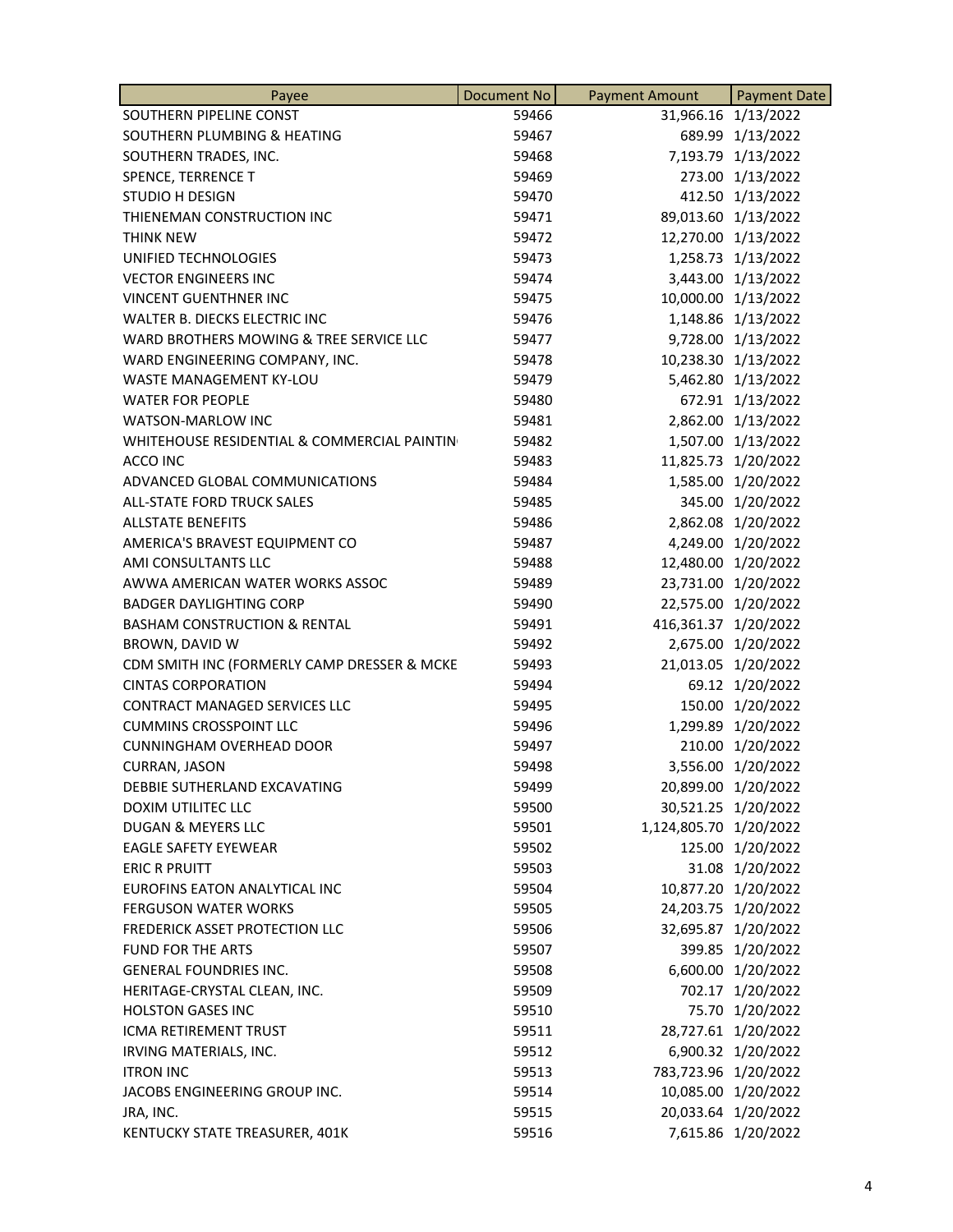| Payee                                       | <b>Document No</b> | <b>Payment Amount</b> | <b>Payment Date</b> |
|---------------------------------------------|--------------------|-----------------------|---------------------|
| <b>KEYSTOPS INC/KEY OIL CO</b>              | 59517              |                       | 1,926.30 1/20/2022  |
| KOSMOS CEMENT COMPANY LLC                   | 59518              |                       | 4,507.66 1/20/2022  |
| LITER'S ENVIRONMENTAL LLC                   | 59519              |                       | 2,189.94 1/20/2022  |
| LOCAL 1683 AFS - CME                        | 59520              |                       | 2,092.44 1/20/2022  |
| LOUISVILLE WATER COMPANY                    | 59521              |                       | 10,952.63 1/20/2022 |
| LOUISVILLE WATER FOUNDATION INC             | 59522              |                       | 5,470.58 1/20/2022  |
| MCGREGOR & ASSOCIATES INC                   | 59523              |                       | 4,694.34 1/20/2022  |
| MCGREGOR & ASSOCIATES INC                   | 59524              |                       | 2,810.50 1/20/2022  |
| <b>METRO UNITED WAY</b>                     | 59525              |                       | 565.28 1/20/2022    |
| <b>METROPOLITAN SEWER DISTR</b>             | 59526              | 126,748.34 1/20/2022  |                     |
| <b>METROPOLITAN SEWER DISTR</b>             | 59527              |                       | 80,011.97 1/20/2022 |
| MIDDLETOWN COPIES & PRINTING                | 59528              |                       | 245.00 1/20/2022    |
| <b>NANZ &amp; KRAFT FLORIST</b>             | 59529              |                       | 121.85 1/20/2022    |
| NATIONAL PEOPLE COMMITTEE                   | 59530              |                       | 52.01 1/20/2022     |
| PROMISE NETWORK INC                         | 59531              |                       | 25,000.00 1/20/2022 |
| <b>PROSOURCE</b>                            | 59532              |                       | 172.81 1/20/2022    |
| <b>QUALITY STONE &amp; READY MIX INC</b>    | 59533              | 1,668.54              | 1/20/2022           |
| RA CONSULTANTS, LLC                         | 59534              | 108,929.04 1/20/2022  |                     |
| RABEN TIRE COMPANY, INC                     | 59535              |                       | 537.78 1/20/2022    |
| RAFTELIS FINANCIAL CONSULTANTS INC          | 59536              |                       | 4,637.83 1/20/2022  |
| RED WING BUSINESS ADVANTAGE ACCOUNT         | 59537              |                       | 341.96 1/20/2022    |
| <b>REID BROTHERS</b>                        | 59538              |                       | 9,566.29 1/20/2022  |
| SALT RIVER ELECTRIC                         | 59539              |                       | 20,154.23 1/20/2022 |
| SHEPHERDSVILLE SEWER                        | 59540              |                       | 37,271.54 1/20/2022 |
| SOUTHERN PIPELINE CONST                     | 59541              |                       | 65,415.12 1/20/2022 |
| SOUTHERN PLUMBING & HEATING                 | 59542              |                       | 1,220.84 1/20/2022  |
| <b>STUDIO H DESIGN</b>                      | 59543              |                       | 131.25 1/20/2022    |
| <b>SUBURBAN TOWNG &amp; RECOVERY</b>        | 59544              |                       | 1,275.00 1/20/2022  |
| <b>SUSAN M SAMPSON</b>                      | 59545              |                       | 120.00 1/20/2022    |
| SWEEP ALL INC                               | 59546              |                       | 800.00 1/20/2022    |
| THIELMEIER, GREGORY L                       | 59547              |                       | 38.61 1/20/2022     |
| TMG CONSULTING INC                          | 59548              |                       | 51,746.00 1/20/2022 |
| TOTAL TOOL SUPPLY INC                       | 59549              |                       | 284.88 1/20/2022    |
| TRICOR EMPLOYMENT SCREENING                 | 59550              |                       | 1,102.45 1/20/2022  |
| <b>TYLER MOUNTAIN WATER CO</b>              | 59551              |                       | 651.95 1/20/2022    |
| WARD BROTHERS MOWING & TREE SERVICE LLC     | 59552              |                       | 1,225.00 1/20/2022  |
| <b>WATER FOR PEOPLE</b>                     | 59553              |                       | 6,255.29 1/20/2022  |
| <b>WAYNE CORPORATION</b>                    | 59554              |                       | 809.90 1/20/2022    |
| WHITEHOUSE RESIDENTIAL & COMMERCIAL PAINTIN | 59555              |                       | 29,014.00 1/20/2022 |
| <b>WINDSTREAM</b>                           | 59556              |                       | 1,131.01 1/20/2022  |
| WURTH SNIDER BOLT & SCREW INC               | 59557              |                       | 2,400.75 1/20/2022  |
| A Y MCDONALD MANUFACTURING CO               | 59558              |                       | 29,043.77 1/27/2022 |
| ADVANCED GLOBAL COMMUNICATIONS              | 59559              |                       | 145.00 1/27/2022    |
| AIRGAS SPECIALTY PRODUCTS INC               | 59560              |                       | 17,690.75 1/27/2022 |
| ALLIED TOOLS INC.                           | 59561              |                       | 390.00 1/27/2022    |
| <b>ALLSTATE BENEFITS</b>                    | 59562              |                       | 2,817.96 1/27/2022  |
| ALLTERRAIN PAVING & CONSTRUCTION LLC        | 59563              |                       | 17,622.79 1/27/2022 |
| AMERICA'S BRAVEST EQUIPMENT CO              | 59564              |                       | 4,249.00 1/27/2022  |
| AMERICAN FLOW CONTROL                       | 59565              |                       | 20,918.55 1/27/2022 |
| AMERICAN WELDING & GAS INC                  | 59566              |                       | 4,361.70 1/27/2022  |
| <b>ATLAS CARBON</b>                         | 59567              |                       | 27,442.80 1/27/2022 |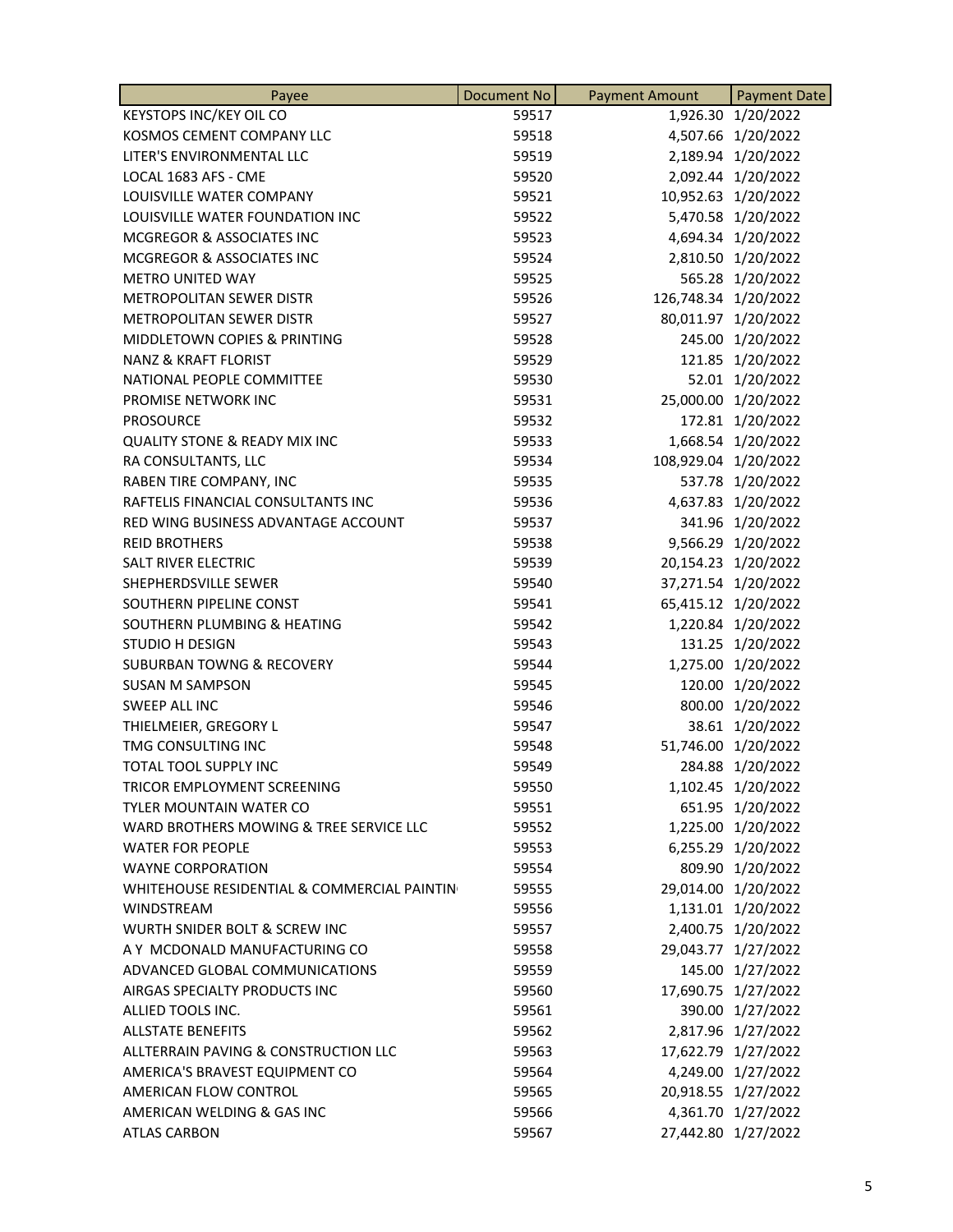| Payee                                     | Document No | <b>Payment Amount</b> | <b>Payment Date</b> |
|-------------------------------------------|-------------|-----------------------|---------------------|
| <b>AUTO BODY &amp; FRAME</b>              | 59568       |                       | 3,253.46 1/27/2022  |
| <b>BADGER DAYLIGHTING CORP</b>            | 59569       |                       | 13,016.22 1/27/2022 |
| <b>BANTA RUBBER &amp; SUPPLY</b>          | 59570       |                       | 9,910.00 1/27/2022  |
| BEARGRASS REALTY, INC.                    | 59571       |                       | 13,409.05 1/27/2022 |
| <b>BOYD COMPANY</b>                       | 59572       |                       | 14,527.99 1/27/2022 |
| <b>BRENNTAG MID-SOUTH</b>                 | 59573       |                       | 8,094.84 1/27/2022  |
| <b>BURCOR FENCING LLC</b>                 | 59574       | 164,361.99            | 1/27/2022           |
| CARBON BLOCK TECHNOLOGY INC               | 59575       |                       | 1,206.32 1/27/2022  |
| <b>CHEMICAL RESOURCES INC</b>             | 59576       |                       | 5,291.50 1/27/2022  |
| CINCINNATI FAN & VENTILATOR CO, INC       | 59577       |                       | 3,309.85 1/27/2022  |
| <b>CIRCA</b>                              | 59578       |                       | 4,396.00 1/27/2022  |
| <b>COOPER, HENRY E</b>                    | 59579       |                       | 375.91 1/27/2022    |
| <b>CREDIT MANAGEMENT LP</b>               | 59580       |                       | 11,597.80 1/27/2022 |
| DE NORA WATER TECHNOLOGIES INC            | 59581       |                       | 7,410.00 1/27/2022  |
| DEBBIE SUTHERLAND EXCAVATING              | 59582       |                       | 15,683.00 1/27/2022 |
| DOXIM UTILITEC LLC                        | 59583       | 136,052.70 1/27/2022  |                     |
| E.H. WACHS COMPANY                        | 59584       |                       | 5,056.07 1/27/2022  |
| <b>EAGLE SAFETY EYEWEAR</b>               | 59585       |                       | 171.00 1/27/2022    |
| ENVIRONMENTAL LABORATORIES, INC.          | 59586       |                       | 90.00 1/27/2022     |
| EVERETT, OBE JR                           | 59587       |                       | 1,337.79 1/27/2022  |
| <b>EXPERIAN INFORMATION SOLUTIONS INC</b> | 59588       |                       | 3,339.01 1/27/2022  |
| <b>FASTENAL COMPANY</b>                   | 59589       |                       | 7,061.41 1/27/2022  |
| <b>FERGUSON WATER WORKS</b>               | 59590       |                       | 741.14 1/27/2022    |
| FREDERICK ASSET PROTECTION LLC            | 59591       |                       | 10,412.37 1/27/2022 |
| <b>FUND FOR THE ARTS</b>                  | 59592       |                       | 399.85 1/27/2022    |
| <b>GCJ CONSULTANTS LLC</b>                | 59593       |                       | 6,000.00 1/27/2022  |
| <b>GUNTHER SALT COMPANY</b>               | 59594       |                       | 43,971.55 1/27/2022 |
| HAYES PIPE SUPPLY, INC.                   | 59595       |                       | 26,773.71 1/27/2022 |
| HORRELL, JOSEPH K                         | 59596       |                       | 54.39 1/27/2022     |
| ICMA RETIREMENT TRUST                     | 59597       |                       | 28,391.92 1/27/2022 |
| <b>INTOOLLECT LLC</b>                     | 59598       |                       | 350.00 1/27/2022    |
| ISGRIGG, MICHAEL B                        | 59599       |                       | 787.57 1/27/2022    |
| J D POWER                                 | 59600       |                       | 34,000.00 1/27/2022 |
| JD ELECTRIC LLC                           | 59601       |                       | 3,370.00 1/27/2022  |
| KEMIRA WATER SOLUTIONS, INC.              | 59602       |                       | 25,420.35 1/27/2022 |
| KENTUCKY STATE TREASURER, 401K            | 59603       |                       | 7,854.90 1/27/2022  |
| LOCAL 1683 AFS - CME                      | 59604       |                       | 2,119.10 1/27/2022  |
| LOUISVILLE WATER COMPANY                  | 59605       |                       | 9,130.99 1/27/2022  |
| LOUISVILLE WATER FOUNDATION INC           | 59606       |                       | 962.31 1/27/2022    |
| MAC CONSTRUCTION & EXCAVATING             | 59607       | 380,759.63 1/27/2022  |                     |
| MCGREGOR & ASSOCIATES INC                 | 59608       |                       | 8,350.23 1/27/2022  |
| MCGREGOR & ASSOCIATES INC                 | 59609       |                       | 1,343.00 1/27/2022  |
| <b>METRO UNITED WAY</b>                   | 59610       |                       | 565.28 1/27/2022    |
| METROPOLITAN SEWER DISTR                  | 59611       | 200,756.66 1/27/2022  |                     |
| <b>METROPOLITAN SEWER DISTR</b>           | 59612       |                       | 35,091.09 1/27/2022 |
| MISSISSIPPI LIME CO                       | 59613       |                       | 91,617.05 1/27/2022 |
| MUELLER CO.                               | 59614       |                       | 13,072.94 1/27/2022 |
| <b>MYTHICS</b>                            | 59615       |                       | 50,677.14 1/27/2022 |
| NATIONAL PEOPLE COMMITTEE                 | 59616       |                       | 52.01 1/27/2022     |
| NATIONAL WORKWEAR                         | 59617       |                       | 22,797.45 1/27/2022 |
| NAVEX GLOBAL INC                          | 59618       |                       | 3,043.09 1/27/2022  |
|                                           |             |                       |                     |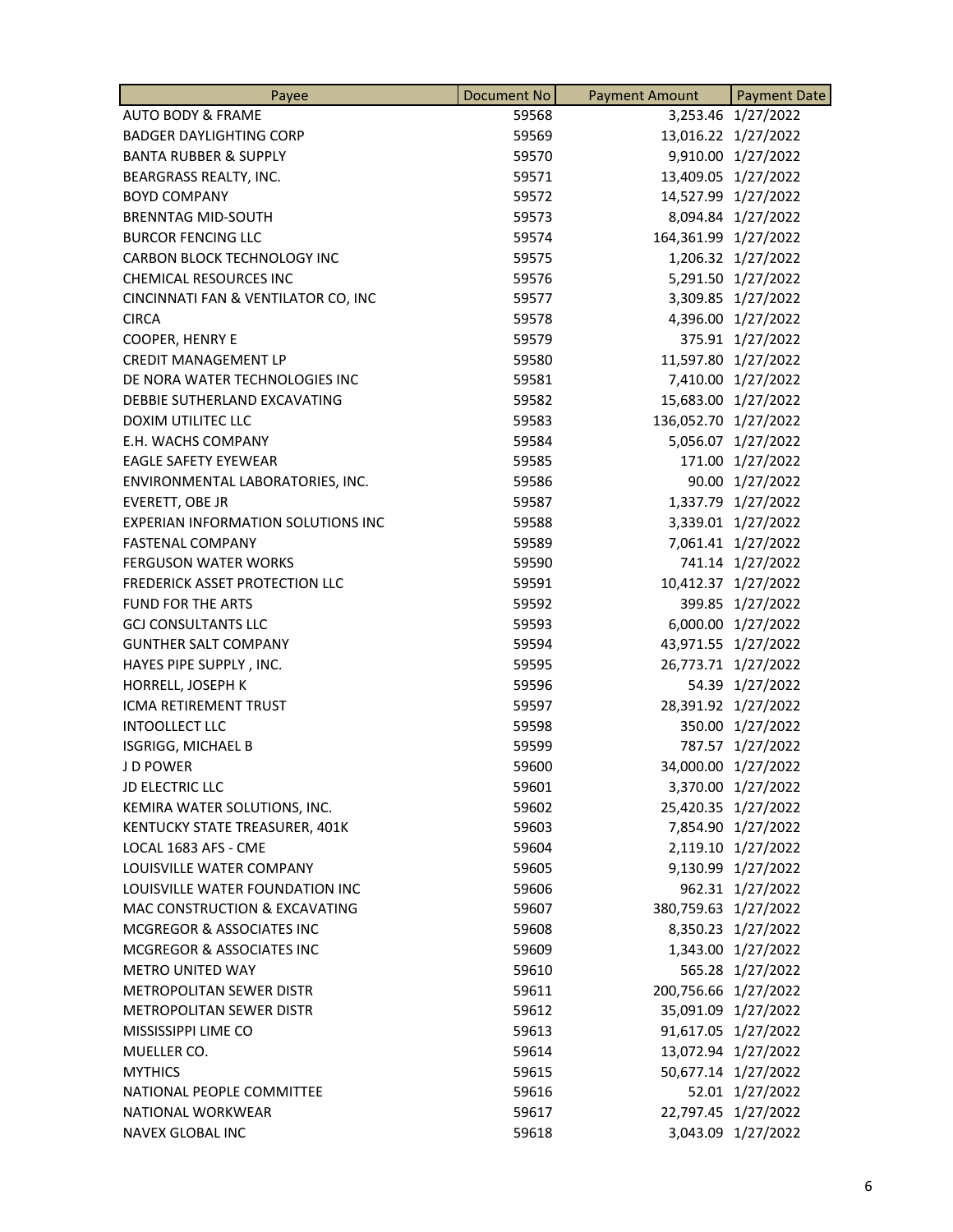| Payee                                | <b>Document No</b> | <b>Payment Amount</b> | <b>Payment Date</b> |
|--------------------------------------|--------------------|-----------------------|---------------------|
| NEPTUNE TECHNOLOGY GROUP, INC        | 59619              | 6,000.00              | 1/27/2022           |
| NETGAIN TECHNOLOGIES LLC             | 59620              |                       | 3,960.00 1/27/2022  |
| OFF DUTY POLICE SERVICES, INC.       | 59621              |                       | 21,295.63 1/27/2022 |
| <b>OLAMETER</b>                      | 59622              |                       | 12,611.82 1/27/2022 |
| ORACLE AMERICA, INC                  | 59623              |                       | 30,630.90 1/27/2022 |
| PEYTON'S BARRICADE & SIGN CO LLC     | 59624              |                       | 2,170.00 1/27/2022  |
| PEYTON, JOHNNY R                     | 59625              |                       | 5.00 1/27/2022      |
| POLYDYNE, INC.                       | 59626              |                       | 26,076.80 1/27/2022 |
| RA CONSULTANTS, LLC                  | 59627              |                       | 3,484.80 1/27/2022  |
| RABEN TIRE COMPANY, INC              | 59628              |                       | 31.00 1/27/2022     |
| <b>REID BROTHERS</b>                 | 59629              |                       | 16,445.92 1/27/2022 |
| SHEPHERDSVILLE SEWER                 | 59630              |                       | 48,867.73 1/27/2022 |
| STANLEY SCHULTZE & CO., INC.         | 59631              |                       | 20,164.88 1/27/2022 |
| TMG CONSULTING INC                   | 59632              |                       | 16,465.00 1/27/2022 |
| TRICOR EMPLOYMENT SCREENING          | 59633              |                       | 706.17 1/27/2022    |
| UNITED MAIL LLC                      | 59634              |                       | 1,913.07 1/27/2022  |
| UNIVAR SOLUTIONS USA INC             | 59635              |                       | 26,833.30 1/27/2022 |
| V-SOFT CONSULTING GROUP INC          | 59636              | 4,803.75              | 1/27/2022           |
| <b>VWR INTERNATIONAL LLC</b>         | 59637              |                       | 5,143.68 1/27/2022  |
| <b>WATER FOR PEOPLE</b>              | 59638              |                       | 672.91 1/27/2022    |
| WINDSTREAM                           | 59639              |                       | 405.97 1/27/2022    |
| WURTH SNIDER BOLT & SCREW INC        | 59640              |                       | 2,019.90 1/27/2022  |
| <b>ZIP EXPRESS INC</b>               | 59641              |                       | 46.30 1/27/2022     |
| Ables & Hall INC                     | 379941             | 191.87                | 1/6/2022            |
| ACS AIR COMPRESSOR SERVICE           | 379942             |                       | 1,645.00 1/6/2022   |
| <b>ACTION REAL ESTATE LLC</b>        | 379943             |                       | 12.21 1/6/2022      |
| <b>ASHLEY WILLIS</b>                 | 379944             |                       | 1,331.60 1/6/2022   |
| <b>ASSETWORKS LLC</b>                | 379945             |                       | 3,677.41 1/6/2022   |
| Beckley, Mychal                      | 379946             |                       | 28.17 1/6/2022      |
| <b>Bluegreen Properties LLC</b>      | 379947             |                       | 10.94 1/6/2022      |
| Boyd, April R                        | 379948             |                       | 61.85 1/6/2022      |
| Campbell, Betty J                    | 379949             |                       | 159.50 1/6/2022     |
| Ceijas, Tomas Kenio                  | 379950             |                       | 419.72 1/6/2022     |
| CHILD SUPPORT DIVISION               | 379951             |                       | 1,128.99 1/6/2022   |
| <b>CINDI RAMM</b>                    | 379952             |                       | 567.50 1/6/2022     |
| COLONIAL OIL INDUSTRIES INC          | 379953             | 27,102.76 1/6/2022    |                     |
| Cook, Jack                           | 379954             |                       | 47.90 1/6/2022      |
| Coomer, Jacob                        | 379955             |                       | 20.28 1/6/2022      |
| <b>Estate Of Maye Sanders</b>        | 379956             |                       | 315.34 1/6/2022     |
| Fischer Homes Louisville LTD         | 379957             |                       | 1,331.79 1/6/2022   |
| Foster, Debra L                      | 379958             |                       | 86.00 1/6/2022      |
| <b>GRW ENGINEERS INC</b>             | 379959             |                       | 8,765.18 1/6/2022   |
| Guerrier, Benguy                     | 379960             |                       | 29.14 1/6/2022      |
| <b>HACH COMPANY</b>                  | 379961             |                       | 6,919.61 1/6/2022   |
| Hancock, Phillip A                   | 379962             |                       | 30.61 1/6/2022      |
| Harris, Richard                      | 379963             |                       | 26.36 1/6/2022      |
| Herm, Donald III                     | 379964             | 47.27                 | 1/6/2022            |
| INDIANA STATE CENTAL COLLECTION UNIT | 379965             |                       | 111.00 1/6/2022     |
| Jarvis, Derrick                      | 379966             |                       | 29.14 1/6/2022      |
| Jenkins, Eric B                      | 379967             |                       | 127.82 1/6/2022     |
| Jewell, Douglas M                    | 379968             |                       | 361.28 1/6/2022     |
|                                      |                    |                       |                     |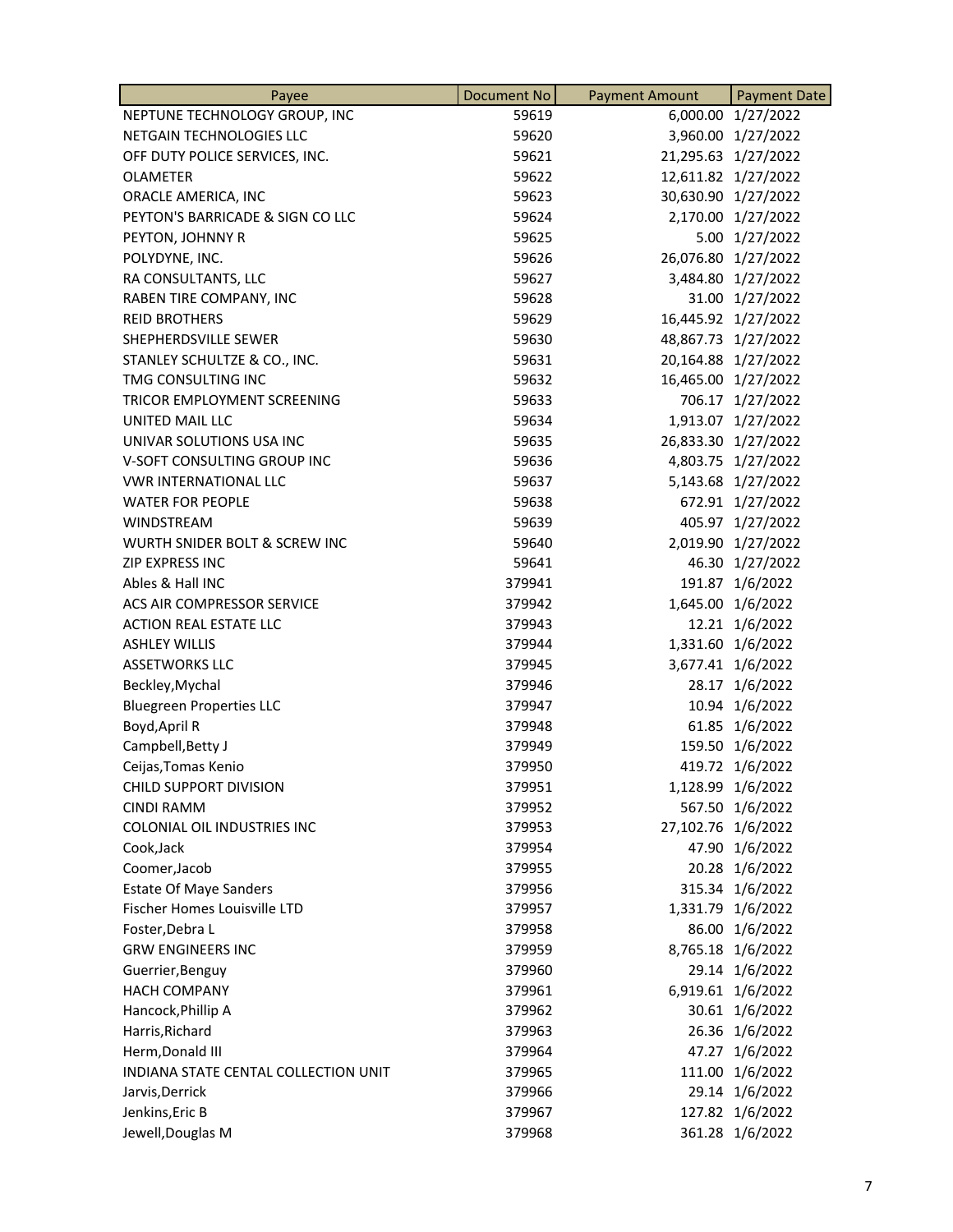| Payee                                | <b>Document No</b> | <b>Payment Amount</b> | <b>Payment Date</b> |
|--------------------------------------|--------------------|-----------------------|---------------------|
| Johnson, Vonda                       | 379969             | 58.24                 | 1/6/2022            |
| Jones, Elizabeth                     | 379970             | 10.27                 | 1/6/2022            |
| Kaiser, Donald                       | 379971             |                       | 12.33 1/6/2022      |
| Kennedy, Anne M                      | 379972             |                       | 32.88 1/6/2022      |
| Lallier, Mari T                      | 379973             |                       | 72.68 1/6/2022      |
| Le, Phillip                          | 379974             |                       | 53.44 1/6/2022      |
| Lee Brones                           | 379975             |                       | 782.58 1/6/2022     |
| Leyva, Monique A                     | 379976             |                       | 34.08 1/6/2022      |
| LIMBWALKER TREE                      | 379977             |                       | 688.42 1/6/2022     |
| Llufrio-Villa, Dialysleyda           | 379978             |                       | 183.13 1/6/2022     |
| LOU & JEFF CO REVENUE COM            | 379979             | 66,112.32 1/6/2022    |                     |
| Louis, Rousse T                      | 379980             |                       | 13.58 1/6/2022      |
| Louisville Metro Housing Auth        | 379981             |                       | 6,895.67 1/6/2022   |
| LOUISVILLE WATER COMPANY             | 379982             |                       | 333.99 1/6/2022     |
| LOUISVILLE WATER COMPANY             | 379983             |                       | 372.93 1/6/2022     |
| Maple Tree Homes                     | 379984             |                       | 2,618.48 1/6/2022   |
| <b>MARK CROWNER PRODUCTIONS</b>      | 379985             | 2,000.00              | 1/6/2022            |
| <b>MATTHEW GRIFFITH</b>              | 379986             | 350.00                | 1/6/2022            |
| McCarthy, Alyssa P                   | 379987             |                       | 16.60 1/6/2022      |
| MICHELLE & C FRED HALL               | 379988             |                       | 8.20 1/6/2022       |
| <b>MINUTEMAN PRESS</b>               | 379989             |                       | 2,555.14 1/6/2022   |
| MOTION INDUSTRIES, INC.              | 379990             |                       | 641.44 1/6/2022     |
| Mousa, Mahmoud Y                     | 379991             |                       | 10.70 1/6/2022      |
| <b>MPI PRINTING</b>                  | 379992             |                       | 444.77 1/6/2022     |
| Nelly, Erick                         | 379993             |                       | 27.33 1/6/2022      |
| Nicoulin, Brian                      | 379994             |                       | 11.72 1/6/2022      |
| ORSANCO/OHIO RIVER VALLEY WATE       | 379995             | 40,000.00 1/6/2022    |                     |
| Ottersbach, Emily                    | 379996             |                       | 20.88 1/6/2022      |
| Peak, Alyssa J                       | 379997             |                       | 40.16 1/6/2022      |
| Pedigo, Heather P                    | 379998             |                       | 107.06 1/6/2022     |
| Petro Towery Inc.                    | 379999             |                       | 841.64 1/6/2022     |
| REYNOLDS SEALING & STRIPING          | 380000             |                       | 626.91 1/6/2022     |
| Roberts, Tonya M                     | 380001             |                       | 17.67 1/6/2022      |
| Robeson, Joshua                      | 380002             |                       | 54.52 1/6/2022      |
| SHELBY ENERGY COOPERATIVE INC        | 380003             |                       | 99.30 1/6/2022      |
| SOLID LIGHT INC                      | 380004             | 24,910.00 1/6/2022    |                     |
| Southside LLC                        | 380005             |                       | 149.99 1/6/2022     |
| <b>Stonelake Homes LLC</b>           | 380006             |                       | 801.05 1/6/2022     |
| <b>TALLEY MEGAN</b>                  | 380007             |                       | 37.33 1/6/2022      |
| Tappendorf, Abby                     | 380008             |                       | 756.14 1/6/2022     |
| Ten Talents Properties, LLC          | 380009             |                       | 65.51 1/6/2022      |
| <b>TERRY R HAGERMAN BUILDERS INC</b> | 380010             |                       | 77.07 1/6/2022      |
| TREDROC TIRE SERVICES LLC            | 380011             |                       | 4,237.03 1/6/2022   |
| Vu, Kevin Q                          | 380012             |                       | 37.00 1/6/2022      |
| Walker, Amani M                      | 380013             |                       | 36.88 1/6/2022      |
| Watson, Olivia C                     | 380014             |                       | 9.10 1/6/2022       |
| Webb, Jerry Lee                      | 380015             |                       | 39.28 1/6/2022      |
| Whiteside, Denise R                  | 380016             |                       | 59.65 1/6/2022      |
| WM. W. LAWRENCE, TRUSTEE             | 380017             |                       | 505.00 1/6/2022     |
| <b>ABCO SAFETY</b>                   | 380018             |                       | 1,233.04 1/13/2022  |
| Another Place Prop                   | 380019             |                       | 158.29 1/13/2022    |
|                                      |                    |                       |                     |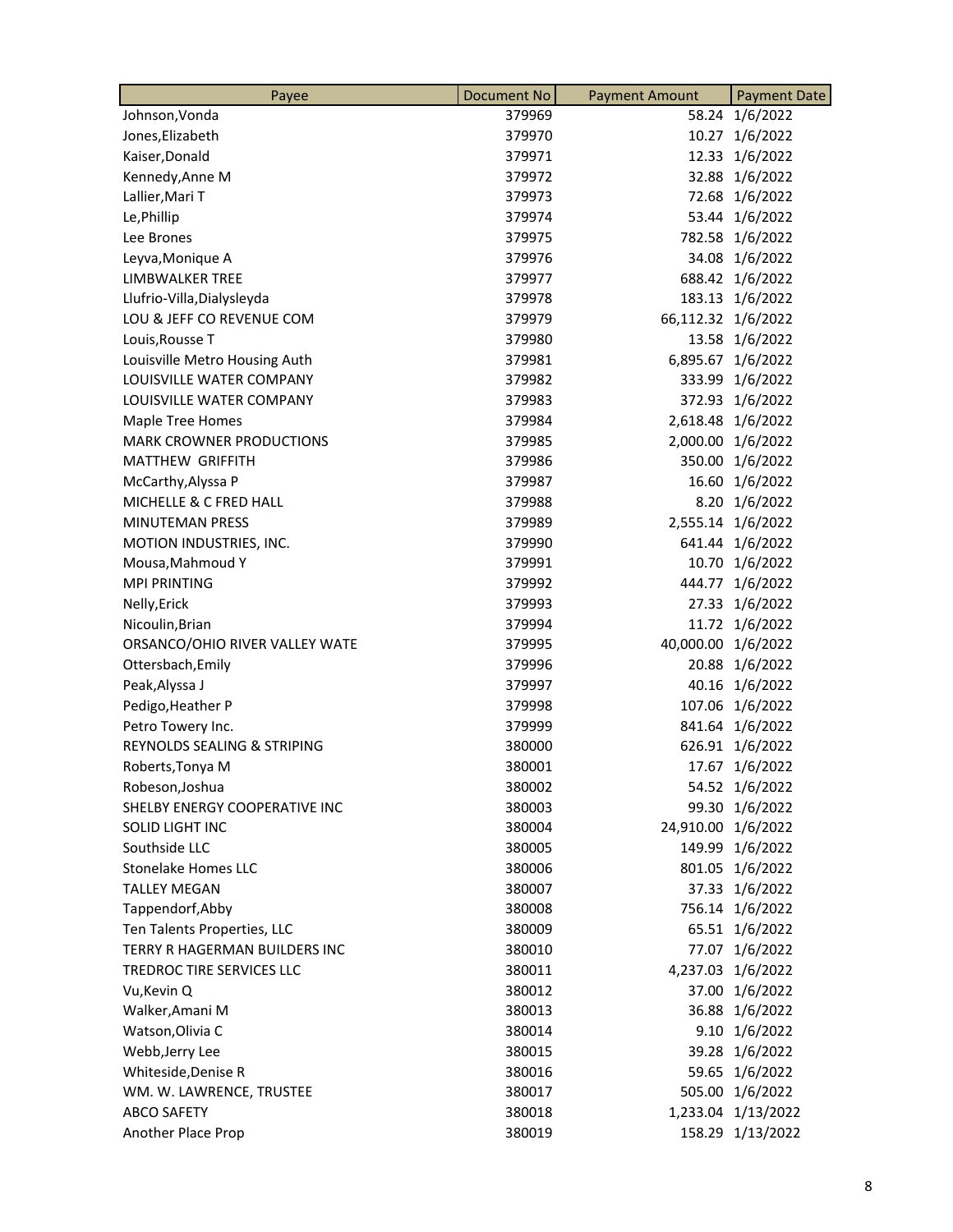| Payee                                     | Document No | <b>Payment Amount</b> | <b>Payment Date</b> |
|-------------------------------------------|-------------|-----------------------|---------------------|
| AREA WIDE PROTECTIVE                      | 380020      | 4,997.50              | 1/13/2022           |
| ARTHUR J GALLAGHER RISK MGMT SVCS INC     | 380021      |                       | 263.00 1/13/2022    |
| <b>ASSETWORKS LLC</b>                     | 380022      |                       | 7,794.86 1/13/2022  |
| AVOCADO DIGITAL LLC                       | 380023      |                       | 722.50 1/13/2022    |
| <b>BANDY CARROLL HELLIGE</b>              | 380024      |                       | 625.00 1/13/2022    |
| <b>BRIAN WOOD</b>                         | 380025      |                       | 1,217.13 1/13/2022  |
| <b>BULLITT COUNTY SANITATION DISTRICT</b> | 380026      |                       | 1,099.72 1/13/2022  |
| <b>C2 STRATEGIC COMMUNICATIONS</b>        | 380027      |                       | 13,050.00 1/13/2022 |
| <b>CHILD SUPPORT DIVISION</b>             | 380028      |                       | 1,128.99 1/13/2022  |
| CHISM SERVICE IRRIGATION INC              | 380029      |                       | 750.00 1/13/2022    |
| Chitsaz, Esse                             | 380030      |                       | 151.74 1/13/2022    |
| <b>CITY OF JEFFERSONTOWN</b>              | 380031      |                       | 300.00 1/13/2022    |
| <b>CITY OF SHEPHERDSVILLE</b>             | 380032      |                       | 250.00 1/13/2022    |
| Colmane, Anita L                          | 380033      |                       | 16.64 1/13/2022     |
| <b>CONCENTRA MEDICAL CENTERS</b>          | 380034      |                       | 1,270.00 1/13/2022  |
| <b>COVENTBRIDGE USA INC</b>               | 380035      |                       | 299.00 1/13/2022    |
| <b>CSX TRANSPORTATION INC</b>             | 380036      |                       | 456.50 1/13/2022    |
| Do,Tam V                                  | 380037      |                       | 107.22 1/13/2022    |
| Dominos Pizza 1427                        | 380038      |                       | 1,208.14 1/13/2022  |
| Franco, Christian                         | 380039      |                       | 14.80 1/13/2022     |
| Greco, Francesco                          | 380040      |                       | 113.02 1/13/2022    |
| Gutterman, John K                         | 380041      |                       | 55.86 1/13/2022     |
| Hedden, Andrea M                          | 380042      |                       | 90.24 1/13/2022     |
| Hill, Erin                                | 380043      |                       | 74.74 1/13/2022     |
| Hobbs, Tonya                              | 380044      |                       | 1,566.97 1/13/2022  |
| Hurt, Sonia G                             | 380045      |                       | 25.62 1/13/2022     |
| INDIANA STATE CENTAL COLLECTION UNIT      | 380046      |                       | 111.00 1/13/2022    |
| <b>INGLENET BUSINESS SOLUTIONS</b>        | 380047      |                       | 9,600.00 1/13/2022  |
| INNOVATIVE DEMOLITION SERVCIES            | 380048      |                       | 680.62 1/13/2022    |
| JKV Alpha SFR 1, LLC                      | 380049      |                       | 7.24 1/13/2022      |
| JOHNSON, GERALD R                         | 380050      |                       | 2,814.00 1/13/2022  |
| Jones, Ethan                              | 380051      |                       | 9.95 1/13/2022      |
| Kaitlin Sanders                           | 380052      |                       | 500.00 1/13/2022    |
| KLAUSING GROUP INC                        | 380053      |                       | 5,315.49 1/13/2022  |
| Knutson, Josh                             | 380054      |                       | 13.32 1/13/2022     |
| Lindsey, David                            | 380055      |                       | 18.29 1/13/2022     |
| LLLOYD J & MARGIE SIMS                    | 380056      |                       | 15.23 1/13/2022     |
| LOU DEFENDER NEWSPAPER                    | 380057      |                       | 242.15 1/13/2022    |
| LOU/JEFFERSON CTY METRO GOV'T             | 380058      | 163,810.50 1/13/2022  |                     |
| Louisville Historic Rising 2014 LLC       | 380059      |                       | 3,960.43 1/13/2022  |
| Louisville Metro Housing Auth             | 380060      |                       | 2,207.70 1/13/2022  |
| LOUISVILLE PAVING CO                      | 380061      |                       | 57,318.79 1/13/2022 |
| LOUISVILLE REGIONAL SCIENCE FAIR          | 380062      |                       | 300.00 1/13/2022    |
| Marshall, Richard                         | 380063      |                       | 12.64 1/13/2022     |
| May Demolition                            | 380064      |                       | 426.64 1/13/2022    |
| <b>MENISH AUCTIONS</b>                    | 380065      |                       | 4,500.00 1/13/2022  |
| MICHAEL D UNTHANK                         | 380066      |                       | 375.00 1/13/2022    |
| <b>NAPA AUTO PARTS</b>                    | 380067      |                       | 42,070.44 1/13/2022 |
| NATIONAL JANITORIAL                       | 380068      |                       | 6,984.60 1/13/2022  |
| O'neill, Dennis                           | 380069      |                       | 46.97 1/13/2022     |
| OFFICIAL PAYMENTS CORPORATION             | 380070      |                       | 198.91 1/13/2022    |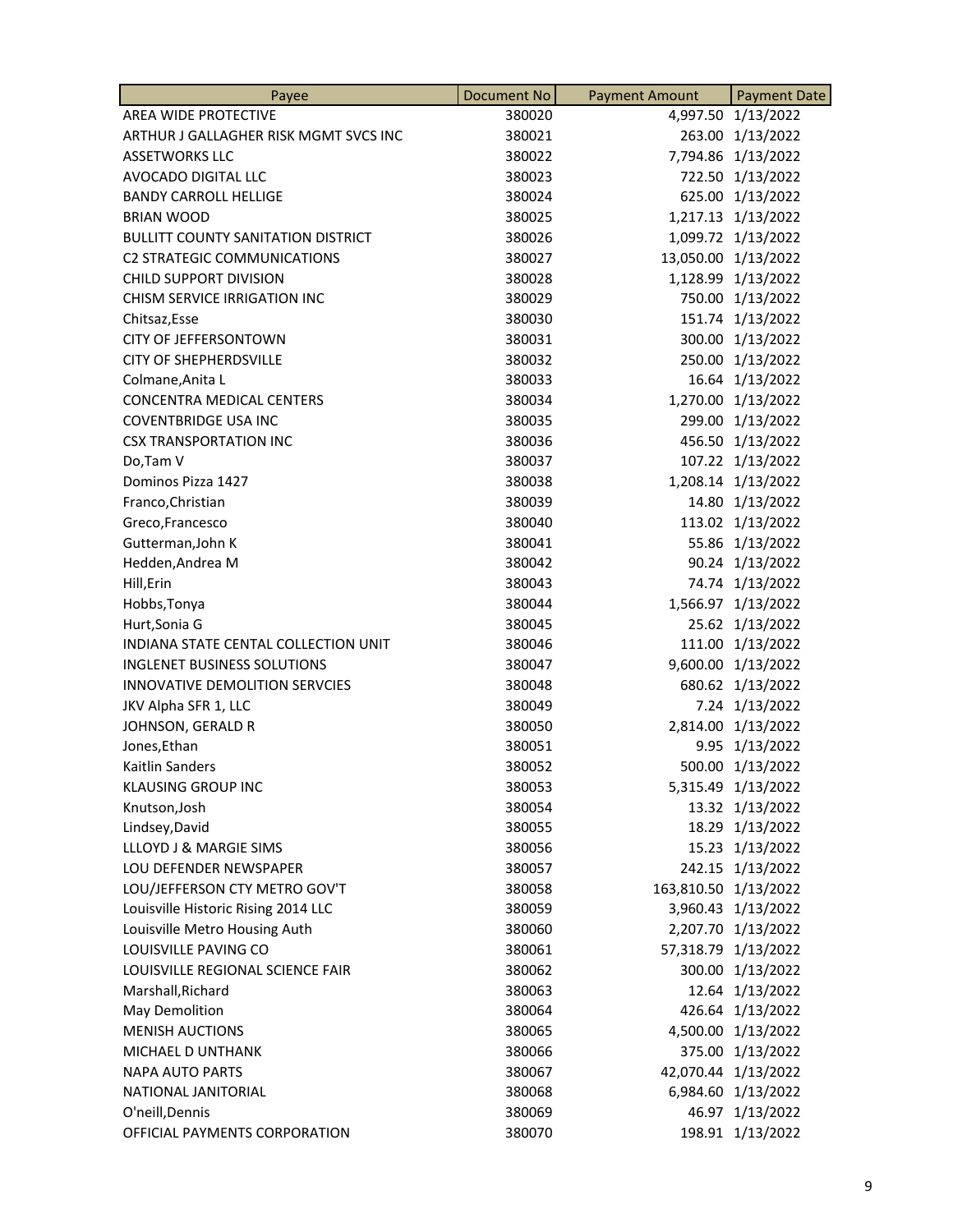| Payee                                         | Document No | <b>Payment Amount</b> | <b>Payment Date</b> |
|-----------------------------------------------|-------------|-----------------------|---------------------|
| OWL CREEK COUNTRY CLUB                        | 380071      | 666.58                | 1/13/2022           |
| PHILLIP BOOTH CREATIVE LLC                    | 380072      |                       | 1,350.00 1/13/2022  |
| PULTE HOMES 1050                              | 380073      |                       | 124.20 1/13/2022    |
| Pulte Homes of Ohio                           | 380074      |                       | 61.83 1/13/2022     |
| Rack Room Shoes INC                           | 380075      |                       | 3.97 1/13/2022      |
| <b>RAWDON MEYERS</b>                          | 380076      | 1,260.00              | 1/13/2022           |
| Reserve Of The Polo Fields HOA                | 380077      | 1,473.98              | 1/13/2022           |
| Ricardo, Yunia                                | 380078      |                       | 33.53 1/13/2022     |
| <b>Rihoc LLC</b>                              | 380079      |                       | 46.07 1/13/2022     |
| S & F INVESTMENTS, LLC                        | 380080      |                       | 5,450.00 1/13/2022  |
| S & F INVESTMENTS, LLC                        | 380081      |                       | 5,450.00 1/13/2022  |
| S & F INVESTMENTS, LLC                        | 380082      |                       | 5,450.00 1/13/2022  |
| Sabo, Laurence A                              | 380083      |                       | 109.60 1/13/2022    |
| Sanctuary Bluff Hoa                           | 380084      |                       | 324.43 1/13/2022    |
| Schroeder, Wesley                             | 380085      |                       | 31.30 1/13/2022     |
| Sleep Outfitters USA (Store 69)               | 380086      |                       | 6,003.11 1/13/2022  |
| Smith, William G                              | 380087      |                       | 40.32 1/13/2022     |
| <b>STANTEC CONSULTING SERVICES</b>            | 380088      |                       | 29,362.70 1/13/2022 |
| Stephenson, Scott R                           | 380089      |                       | 23.19 1/13/2022     |
| Stewart Jones, Cassandra G                    | 380090      |                       | 401.51 1/13/2022    |
| <b>Sundberg Family Trust</b>                  | 380091      |                       | 24.68 1/13/2022     |
| THE LANE REPORT                               | 380092      |                       | 3,420.00 1/13/2022  |
| Thomas, Lucy L                                | 380093      |                       | 220.38 1/13/2022    |
| Tolbert, Patrick D.                           | 380094      |                       | 48.62 1/13/2022     |
| Totten, Christopher D                         | 380095      |                       | 138.96 1/13/2022    |
| Underwood, Matthew                            | 380096      |                       | 42.20 1/13/2022     |
| Unthank, Doris K                              | 380097      |                       | 252.53 1/13/2022    |
| Vance, Jammie                                 | 380098      | 61.17                 | 1/13/2022           |
| <b>VIVID IMPACT</b>                           | 380099      |                       | 385.00 1/13/2022    |
| WATER RESEARCH FOUNDATION                     | 380100      |                       | 22,428.00 1/13/2022 |
| WEST TEXAS BORING LLC                         | 380101      |                       | 605.45 1/13/2022    |
| Wfh Consulting LLC                            | 380102      |                       | 86.16 1/13/2022     |
| <b>WILL REALTY</b>                            | 380103      |                       | 660.00 1/13/2022    |
| William Finck                                 | 380104      |                       | 500.00 1/13/2022    |
| WM. W. LAWRENCE, TRUSTEE                      | 380105      |                       | 505.00 1/13/2022    |
| <b>ABCO SAFETY</b>                            | 380106      |                       | 1,275.00 1/20/2022  |
| AECOM TECHNICAL SERVICES INC                  | 380107      |                       | 25,000.00 1/20/2022 |
| Allen, Eugene J                               | 380108      |                       | 46.96 1/20/2022     |
| Aschbacher, Andrew                            | 380109      |                       | 18.07 1/20/2022     |
| Battle, Lavontanay                            | 380110      |                       | 11.18 1/20/2022     |
| <b>BEST BLIND AND SHADE</b>                   | 380111      |                       | 270.27 1/20/2022    |
| Blair, April                                  | 380112      |                       | 71.47 1/20/2022     |
| BLUEGRASS WATER UTILITY OPERATING CO LLC      | 380113      |                       | 2,029.39 1/20/2022  |
| Brown, Kisha M                                | 380114      |                       | 41.82 1/20/2022     |
| <b>BULLITT COUNTY CLERK</b>                   | 380115      |                       | 46.00 1/20/2022     |
| Carter, Alberta                               | 380116      |                       | 1,113.51 1/20/2022  |
| Chen, Yamin                                   | 380117      |                       | 15.35 1/20/2022     |
| CHILD SUPPORT DIVISION                        | 380118      |                       | 1,128.99 1/20/2022  |
| <b>CLAYTON PROPERTIES GROUP - ELITE HOMES</b> | 380119      |                       | 31.15 1/20/2022     |
| COLONIAL OIL INDUSTRIES INC                   | 380120      |                       | 17,712.84 1/20/2022 |
| <b>CONVENTBRIDGE (USA) INC</b>                | 380121      |                       | 1,482.94 1/20/2022  |
|                                               |             |                       |                     |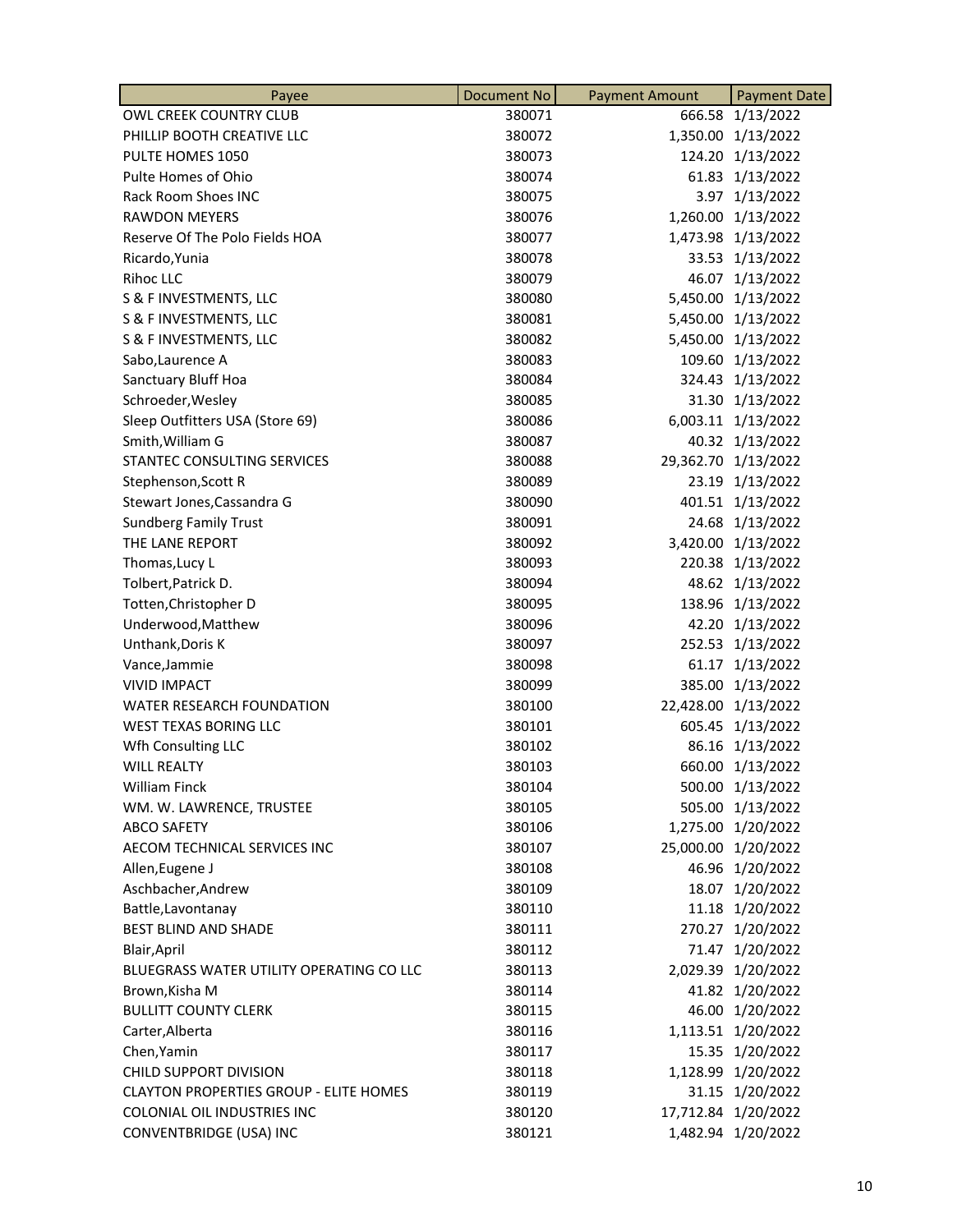| Payee                                | Document No | <b>Payment Amount</b> | <b>Payment Date</b> |
|--------------------------------------|-------------|-----------------------|---------------------|
| <b>CRAIG &amp; ELISE GOLDSTEIN</b>   | 380122      | 2,035.55              | 1/20/2022           |
| Crawford, Roy J                      | 380123      | 270.27                | 1/20/2022           |
| Crispen, Mel                         | 380124      |                       | 396.16 1/20/2022    |
| DC ELEVATOR COMPANY, INC             | 380125      |                       | 9,658.36 1/20/2022  |
| <b>ERNST CONCRETE KENTUCKY LLC</b>   | 380126      |                       | 7,920.00 1/20/2022  |
| Fackler, Jason A                     | 380127      |                       | 119.94 1/20/2022    |
| FERGUSON ENTERPRISES, INC.           | 380128      |                       | 8,004.34 1/20/2022  |
| FOUNDATION FOR OHIO RIVER EDUCATION  | 380129      |                       | 5,000.00 1/20/2022  |
| Fow, Stephen E                       | 380130      |                       | 110.97 1/20/2022    |
| FRAZIER INTERNATIONAL HISTORY MUSEUM | 380131      |                       | 10,000.00 1/20/2022 |
| <b>FUND FOR THE ARTS</b>             | 380132      |                       | 4,608.37 1/20/2022  |
| <b>GERRY ADKINS</b>                  | 380133      |                       | 925.00 1/20/2022    |
| Gibson, Marion                       | 380134      |                       | 746.92 1/20/2022    |
| Grand Oaks Ventures, LLC             | 380135      |                       | 8,020.00 1/20/2022  |
| <b>GRW ENGINEERS INC</b>             | 380136      |                       | 4,460.16 1/20/2022  |
| HALL CONTRACTING OF KY INC           | 380137      |                       | 3,506.73 1/20/2022  |
| Harris, Nancy W                      | 380138      |                       | 111.29 1/20/2022    |
| HARRODS CREEK OVERLOOK CONDOMINUIMS  | 380139      |                       | 1,041.94 1/20/2022  |
| Hill, Ben                            | 380140      |                       | 65.52 1/20/2022     |
| Hilltech Properties Ltd              | 380141      |                       | 710.56 1/20/2022    |
| INDIANA STATE CENTAL COLLECTION UNIT | 380142      |                       | 111.00 1/20/2022    |
| JEFFERSON COUNTY SHERIFF'S OFFICE    | 380143      |                       | 60.00 1/20/2022     |
| Jenkins, Sarah J                     | 380144      | 367.49                | 1/20/2022           |
| JSCC, LLC                            | 380145      | 17,921.93             | 1/20/2022           |
| Judd, Adam                           | 380146      |                       | 80.56 1/20/2022     |
| Kannapel, Michaela                   | 380147      |                       | 25.47 1/20/2022     |
| KENTUCKIANA RACE MANAGEMENT LLC      | 380148      |                       | 500.00 1/20/2022    |
| KENTUCKY DISTILLERS ASSOCIATION      | 380149      |                       | 2,500.00 1/20/2022  |
| Keown, Lucas                         | 380150      | 9.39                  | 1/20/2022           |
| <b>KLAUSING GROUP INC</b>            | 380151      |                       | 1,990.00 1/20/2022  |
| LEVEL 3 COMMUNICATIONS LLC           | 380152      |                       | 4,341.44 1/20/2022  |
| Love, Stacye                         | 380153      |                       | 85.58 1/20/2022     |
| Madruga Cabellos, Alain              | 380154      |                       | 40.08 1/20/2022     |
| Martinnez, Pablo                     | 380155      |                       | 36.28 1/20/2022     |
| <b>MASON CONSTRUCTION</b>            | 380156      |                       | 805.55 1/20/2022    |
| Mehne, Lora C                        | 380157      |                       | 2.34 1/20/2022      |
| METRO UNITED WAY                     | 380158      |                       | 5,383.37 1/20/2022  |
| Moody, Frank                         | 380159      |                       | 259.42 1/20/2022    |
| Morgan, Chad P                       | 380160      |                       | 80.01 1/20/2022     |
| <b>MPI PRINTING</b>                  | 380161      |                       | 632.60 1/20/2022    |
| MRC Development Group, LLC           | 380162      |                       | 8,128.22 1/20/2022  |
| <b>NUGENT SAND CO</b>                | 380163      |                       | 723.22 1/20/2022    |
| Nuguse, Alem G                       | 380164      |                       | 68.28 1/20/2022     |
| ONE CALL CONCEPTS LOCATING SVCS INC  | 380165      |                       | 88,793.60 1/20/2022 |
| OPV 2 LLC                            | 380166      |                       | 269.24 1/20/2022    |
| PYE-BARKER FIRE & SAFETY, LLC        | 380167      |                       | 2,090.00 1/20/2022  |
| QUEST OUTDOORS.                      | 380168      |                       | 99.00 1/20/2022     |
| Ransdell, Timothy M.                 | 380169      |                       | 72.69 1/20/2022     |
| Rice, Vera                           | 380170      |                       | 151.47 1/20/2022    |
| Runner, Earl W                       | 380171      |                       | 161.65 1/20/2022    |
| Ryan, The Estate Of Tom N            | 380172      |                       | 22.25 1/20/2022     |
|                                      |             |                       |                     |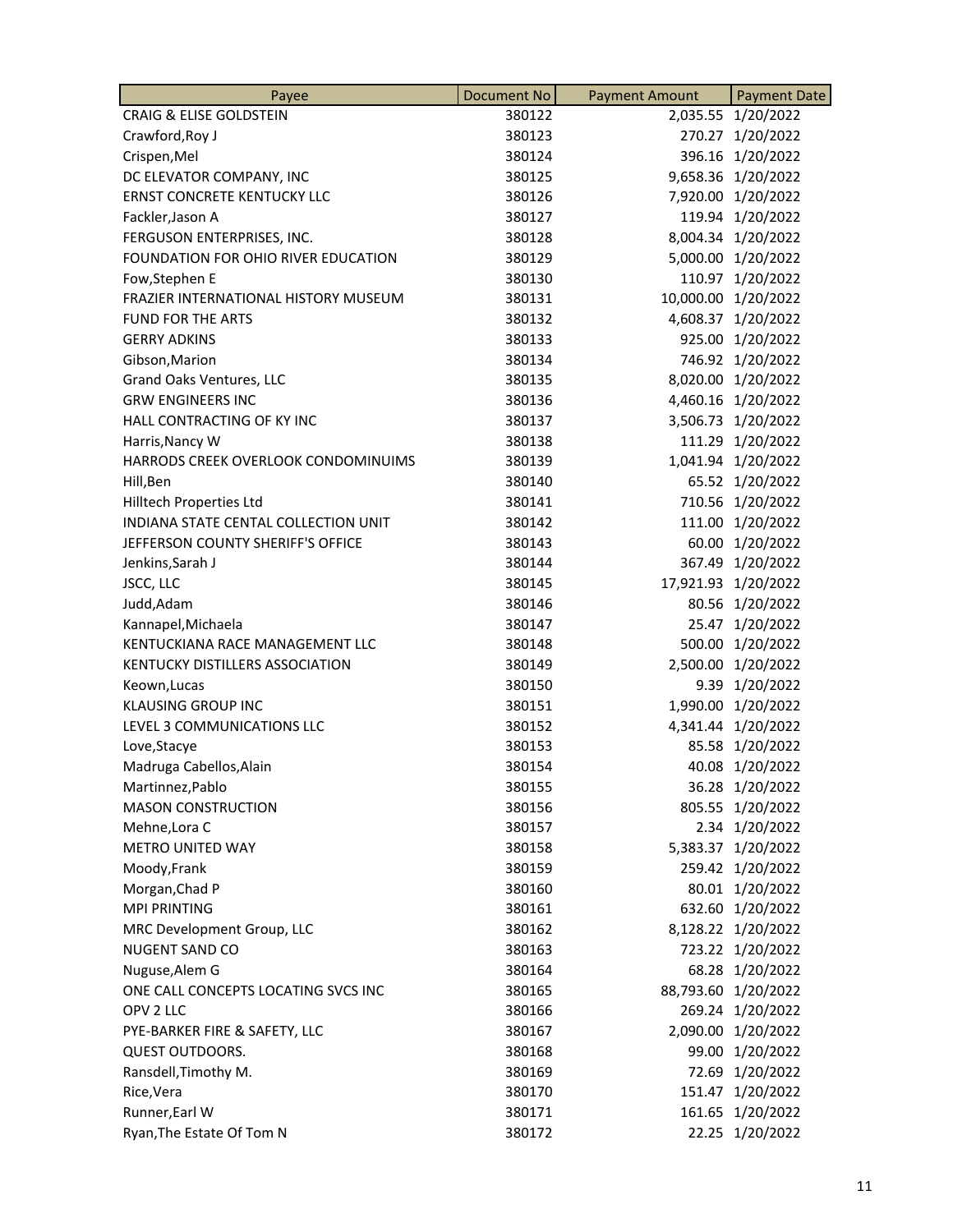| Payee                               | <b>Document No</b> | <b>Payment Amount</b> | <b>Payment Date</b> |
|-------------------------------------|--------------------|-----------------------|---------------------|
| Saxton, Stephanie W                 | 380173             | 841.26                | 1/20/2022           |
| <b>SHAHEEN'S DEPARTMENT STORE</b>   | 380174             |                       | 145.00 1/20/2022    |
| Shirley, Bryan S                    | 380175             |                       | 260.92 1/20/2022    |
| Shumate, Deborah                    | 380176             |                       | 130.60 1/20/2022    |
| Southern Baptist Seminary           | 380177             |                       | 41.44 1/20/2022     |
| Stallcup, Curtis                    | 380178             |                       | 1,794.42 1/20/2022  |
| <b>Stapleton Developments</b>       | 380179             |                       | 13,962.70 1/20/2022 |
| Tewell, Matthew                     | 380180             |                       | 59.21 1/20/2022     |
| The Breakers at Prospect LLC        | 380181             |                       | 13,206.29 1/20/2022 |
| THE VOICE-TRIBUNE                   | 380182             |                       | 1,200.00 1/20/2022  |
| TIME WARNER CABLE.                  | 380183             |                       | 283.68 1/20/2022    |
| Tonko, Michael J                    | 380184             |                       | 74.78 1/20/2022     |
| <b>TROUTMANS DRY GOODS INC.</b>     | 380185             |                       | 1,679.62 1/20/2022  |
| <b>VERIZON CONNECT NWF INC</b>      | 380186             |                       | 5,669.01 1/20/2022  |
| <b>VERIZON WIRELESS</b>             | 380187             |                       | 22,386.58 1/20/2022 |
| WeFile Inc                          | 380188             |                       | 74.11 1/20/2022     |
| Werner, Bradford                    | 380189             |                       | 79.46 1/20/2022     |
| WM. W. LAWRENCE, TRUSTEE            | 380190             |                       | 505.00 1/20/2022    |
| Wright, Joe K                       | 380191             |                       | 83.42 1/20/2022     |
| YMCA OF GREATER LOUISVILLE          | 380192             |                       | 653.00 1/20/2022    |
| <b>KY STATE TREASURER</b>           | 380193             |                       | 175.00 1/21/2022    |
| 4IMPRINT INC                        | 380194             |                       | 1,933.00 1/27/2022  |
| AREA WIDE PROTECTIVE                | 380195             |                       | 12,756.50 1/27/2022 |
| <b>BANDY CARROLL HELLIGE</b>        | 380196             |                       | 5,051.25 1/27/2022  |
| <b>BINGHAM &amp; TAYLOR</b>         | 380197             |                       | 20,616.82 1/27/2022 |
| Box, Brittany D                     | 380198             |                       | 19.18 1/27/2022     |
| <b>BRIAN PORTER</b>                 | 380199             |                       | 120.00 1/27/2022    |
| Brown-Noltemeyer Co                 | 380200             |                       | 31.59 1/27/2022     |
| <b>BUILDING INDUSTRY ASSOC OF</b>   | 380201             |                       | 450.00 1/27/2022    |
| <b>BULLITT COUNTY CLERK</b>         | 380202             |                       | 500.00 1/27/2022    |
| <b>BULLITT COUNTY SHERIFF</b>       | 380203             |                       | 36.00 1/27/2022     |
| <b>BUSINESS FIRST OF LOUISVILLE</b> | 380204             |                       | 4,350.00 1/27/2022  |
| Carstanjen, Julie                   | 380205             |                       | 16.81 1/27/2022     |
| CHILD SUPPORT DIVISION              | 380206             |                       | 1,128.99 1/27/2022  |
| <b>CITY OF SHEPHERDSVILLE</b>       | 380207             |                       | 611.63 1/27/2022    |
| Corral, Melissa                     | 380208             |                       | 10.65 1/27/2022     |
| Crowe, Kanetha                      | 380209             |                       | 180.00 1/27/2022    |
| <b>CSX TRANSPORTATION INC</b>       | 380210             |                       | 1,000.00 1/27/2022  |
| <b>CSX TRANSPORTATION INC</b>       | 380211             |                       | 5,553.40 1/27/2022  |
| Dale, Harrison                      | 380212             |                       | 34.06 1/27/2022     |
| <b>DASIA MCCATHERN</b>              | 380213             |                       | 1,070.39 1/27/2022  |
| Davis, Larry E                      | 380214             |                       | 117.11 1/27/2022    |
| DERBY CITY APPRAISALS LLC           | 380215             |                       | 115.00 1/27/2022    |
| Evans, Megan A                      | 380216             |                       | 179.62 1/27/2022    |
| Ferguson, Bruce W                   | 380217             |                       | 1,603.15 1/27/2022  |
| Fischer Homes Louisville LTD        | 380218             |                       | 549.76 1/27/2022    |
| Floyd, Bailey                       | 380219             |                       | 71.13 1/27/2022     |
| Gilbert, Kassi N                    | 380220             |                       | 93.46 1/27/2022     |
| Gruner, Lorine                      | 380221             |                       | 144.27 1/27/2022    |
| Hagan, Robert                       | 380222             |                       | 86.24 1/27/2022     |
| Hanna, Jessica N                    | 380223             |                       | 14.86 1/27/2022     |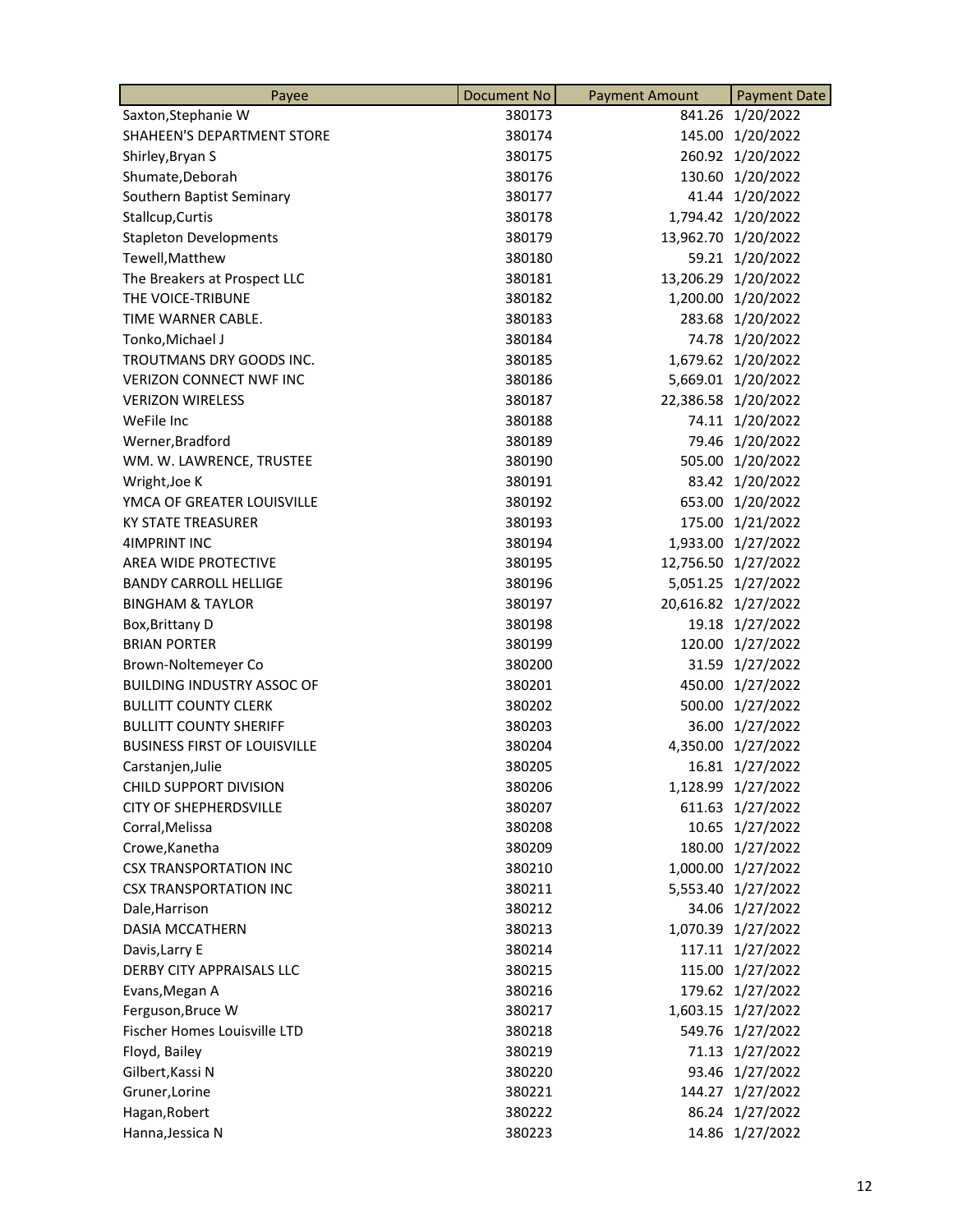| <b>HARCO INC</b><br>380224<br>1/27/2022<br>8,702.60<br>11.11 1/27/2022<br>Heard, Stephen<br>380225<br>380226<br>24.34 1/27/2022<br>Heidenreich, Crystal<br>Held, Thomas L<br>380227<br>50.02 1/27/2022<br>Henderson, Melenia J<br>253.38 1/27/2022<br>380228<br>Hilltech Properties Ltd<br>380229<br>190.60<br>1/27/2022<br>1/27/2022<br>Hoagland, Lisa D<br>380230<br>276.14<br>Hoke, Leander H<br>380231<br>90.09 1/27/2022<br>111.00 1/27/2022<br>INDIANA STATE CENTAL COLLECTION UNIT<br>380232<br>INTEGRITY DEVELOPMENT CORP<br>380233<br>95,625.00 1/27/2022<br>178.29 1/27/2022<br><b>INTRINZ INC</b><br>380234<br>380235<br>6,470.61 1/27/2022<br><b>ISCO INDUSTRIES, LLC</b><br>Joel and Monica House and<br>380236<br>995.71 1/27/2022<br>Johnson, Charles<br>380237<br>50.00 1/27/2022<br>380238<br>25.70 1/27/2022<br>Jones, Charlene A<br><b>KELLEY CONSTRUCTION INC</b><br>380239<br>4.04 1/27/2022<br>550.00 1/27/2022<br>380240<br>KENTUCKY RURAL WATER ASSC/KRWA<br>1/27/2022<br>LEAP<br>380241<br>1,500.00<br><b>LOOMIS</b><br>380242<br>1,148.07<br>1/27/2022<br>521.19 1/27/2022<br>380243<br>Lopresti, Michael<br>LOUISVILLE METRO HOUSING AUTHORITY<br>380244<br>30.20 1/27/2022<br>23.04 1/27/2022<br>Louisville Rental Houses LLC<br>380245<br>LOUISVILLE URBAN LEAGUE<br>380246<br>10,000.00 1/27/2022<br>LOUISVILLE WATER COMPANY<br>380247<br>995.71 1/27/2022<br>Mackintosh, Timothy I<br>380248<br>26.15 1/27/2022<br><b>MASON CONSTRUCTION</b><br>380249<br>170.69 1/27/2022<br>26.14 1/27/2022<br><b>MASON CONSTRUCTION</b><br>380250<br>509.13 1/27/2022<br>Mastercraft Homes LLC.<br>380251<br>380252<br>120.00 1/27/2022<br>McCarthy, Marilyn G<br>Mcclellan, Victor<br>380253<br>87.90 1/27/2022<br>150.00 1/27/2022<br>MCCLOUD CLAIMS SERVICE INC<br>380254<br>124.96 1/27/2022<br>McFarland, Rue<br>380255<br>4,500.00 1/27/2022<br><b>MENISH AUCTIONS</b><br>380256<br>METROPOLITAN SEWER DISTR<br>380257<br>18,648.26 1/27/2022<br>380258<br>385.13 1/27/2022<br>Miles, James S<br>Morris, Margaret E<br>380259<br>169.25 1/27/2022<br>Mukamana, Charlotte<br>258.11 1/27/2022<br>380260<br><b>MULTIVISTA</b><br>415.00 1/27/2022<br>380261<br>NATIONAL JANITORIAL<br>380262<br>1,276.00 1/27/2022<br>575.00 1/27/2022<br><b>NIXON POWER SERVICES</b><br>380263<br>380264<br>4,280.91 1/27/2022<br>Noon, James A<br>Park, Michael<br>380265<br>30.00 1/27/2022<br>PARKING AUTHORITY OF RIVER CITY<br>585.00 1/27/2022<br>380266<br>PAUL CONWAY<br>380267<br>1,383.87 1/27/2022<br>107.12 1/27/2022<br>Pino, Maria<br>380268<br>Porter Paints 2223<br>380269<br>261.89<br>1/27/2022<br>380270<br>133.40 1/27/2022<br>Price, Caretta<br>Reflections Of You By Amy<br>380271<br>14.99 1/27/2022<br>RELIABLE PARTNERS LLC<br>9,446.11 1/27/2022<br>380272<br>38.99 1/27/2022<br>Reteneller, Joan L<br>380273<br>Rosas, Alex<br>380274<br>1/27/2022<br>10.97 | Payee | Document No | <b>Payment Amount</b> | <b>Payment Date</b> |
|------------------------------------------------------------------------------------------------------------------------------------------------------------------------------------------------------------------------------------------------------------------------------------------------------------------------------------------------------------------------------------------------------------------------------------------------------------------------------------------------------------------------------------------------------------------------------------------------------------------------------------------------------------------------------------------------------------------------------------------------------------------------------------------------------------------------------------------------------------------------------------------------------------------------------------------------------------------------------------------------------------------------------------------------------------------------------------------------------------------------------------------------------------------------------------------------------------------------------------------------------------------------------------------------------------------------------------------------------------------------------------------------------------------------------------------------------------------------------------------------------------------------------------------------------------------------------------------------------------------------------------------------------------------------------------------------------------------------------------------------------------------------------------------------------------------------------------------------------------------------------------------------------------------------------------------------------------------------------------------------------------------------------------------------------------------------------------------------------------------------------------------------------------------------------------------------------------------------------------------------------------------------------------------------------------------------------------------------------------------------------------------------------------------------------------------------------------------------------------------------------------------------------------------------------------------------------------------------------------------------------------------------------------------------------------------------------------------------------------------------------------------------------------------------------------------------------------------------------------------------------------------------|-------|-------------|-----------------------|---------------------|
|                                                                                                                                                                                                                                                                                                                                                                                                                                                                                                                                                                                                                                                                                                                                                                                                                                                                                                                                                                                                                                                                                                                                                                                                                                                                                                                                                                                                                                                                                                                                                                                                                                                                                                                                                                                                                                                                                                                                                                                                                                                                                                                                                                                                                                                                                                                                                                                                                                                                                                                                                                                                                                                                                                                                                                                                                                                                                                |       |             |                       |                     |
|                                                                                                                                                                                                                                                                                                                                                                                                                                                                                                                                                                                                                                                                                                                                                                                                                                                                                                                                                                                                                                                                                                                                                                                                                                                                                                                                                                                                                                                                                                                                                                                                                                                                                                                                                                                                                                                                                                                                                                                                                                                                                                                                                                                                                                                                                                                                                                                                                                                                                                                                                                                                                                                                                                                                                                                                                                                                                                |       |             |                       |                     |
|                                                                                                                                                                                                                                                                                                                                                                                                                                                                                                                                                                                                                                                                                                                                                                                                                                                                                                                                                                                                                                                                                                                                                                                                                                                                                                                                                                                                                                                                                                                                                                                                                                                                                                                                                                                                                                                                                                                                                                                                                                                                                                                                                                                                                                                                                                                                                                                                                                                                                                                                                                                                                                                                                                                                                                                                                                                                                                |       |             |                       |                     |
|                                                                                                                                                                                                                                                                                                                                                                                                                                                                                                                                                                                                                                                                                                                                                                                                                                                                                                                                                                                                                                                                                                                                                                                                                                                                                                                                                                                                                                                                                                                                                                                                                                                                                                                                                                                                                                                                                                                                                                                                                                                                                                                                                                                                                                                                                                                                                                                                                                                                                                                                                                                                                                                                                                                                                                                                                                                                                                |       |             |                       |                     |
|                                                                                                                                                                                                                                                                                                                                                                                                                                                                                                                                                                                                                                                                                                                                                                                                                                                                                                                                                                                                                                                                                                                                                                                                                                                                                                                                                                                                                                                                                                                                                                                                                                                                                                                                                                                                                                                                                                                                                                                                                                                                                                                                                                                                                                                                                                                                                                                                                                                                                                                                                                                                                                                                                                                                                                                                                                                                                                |       |             |                       |                     |
|                                                                                                                                                                                                                                                                                                                                                                                                                                                                                                                                                                                                                                                                                                                                                                                                                                                                                                                                                                                                                                                                                                                                                                                                                                                                                                                                                                                                                                                                                                                                                                                                                                                                                                                                                                                                                                                                                                                                                                                                                                                                                                                                                                                                                                                                                                                                                                                                                                                                                                                                                                                                                                                                                                                                                                                                                                                                                                |       |             |                       |                     |
|                                                                                                                                                                                                                                                                                                                                                                                                                                                                                                                                                                                                                                                                                                                                                                                                                                                                                                                                                                                                                                                                                                                                                                                                                                                                                                                                                                                                                                                                                                                                                                                                                                                                                                                                                                                                                                                                                                                                                                                                                                                                                                                                                                                                                                                                                                                                                                                                                                                                                                                                                                                                                                                                                                                                                                                                                                                                                                |       |             |                       |                     |
|                                                                                                                                                                                                                                                                                                                                                                                                                                                                                                                                                                                                                                                                                                                                                                                                                                                                                                                                                                                                                                                                                                                                                                                                                                                                                                                                                                                                                                                                                                                                                                                                                                                                                                                                                                                                                                                                                                                                                                                                                                                                                                                                                                                                                                                                                                                                                                                                                                                                                                                                                                                                                                                                                                                                                                                                                                                                                                |       |             |                       |                     |
|                                                                                                                                                                                                                                                                                                                                                                                                                                                                                                                                                                                                                                                                                                                                                                                                                                                                                                                                                                                                                                                                                                                                                                                                                                                                                                                                                                                                                                                                                                                                                                                                                                                                                                                                                                                                                                                                                                                                                                                                                                                                                                                                                                                                                                                                                                                                                                                                                                                                                                                                                                                                                                                                                                                                                                                                                                                                                                |       |             |                       |                     |
|                                                                                                                                                                                                                                                                                                                                                                                                                                                                                                                                                                                                                                                                                                                                                                                                                                                                                                                                                                                                                                                                                                                                                                                                                                                                                                                                                                                                                                                                                                                                                                                                                                                                                                                                                                                                                                                                                                                                                                                                                                                                                                                                                                                                                                                                                                                                                                                                                                                                                                                                                                                                                                                                                                                                                                                                                                                                                                |       |             |                       |                     |
|                                                                                                                                                                                                                                                                                                                                                                                                                                                                                                                                                                                                                                                                                                                                                                                                                                                                                                                                                                                                                                                                                                                                                                                                                                                                                                                                                                                                                                                                                                                                                                                                                                                                                                                                                                                                                                                                                                                                                                                                                                                                                                                                                                                                                                                                                                                                                                                                                                                                                                                                                                                                                                                                                                                                                                                                                                                                                                |       |             |                       |                     |
|                                                                                                                                                                                                                                                                                                                                                                                                                                                                                                                                                                                                                                                                                                                                                                                                                                                                                                                                                                                                                                                                                                                                                                                                                                                                                                                                                                                                                                                                                                                                                                                                                                                                                                                                                                                                                                                                                                                                                                                                                                                                                                                                                                                                                                                                                                                                                                                                                                                                                                                                                                                                                                                                                                                                                                                                                                                                                                |       |             |                       |                     |
|                                                                                                                                                                                                                                                                                                                                                                                                                                                                                                                                                                                                                                                                                                                                                                                                                                                                                                                                                                                                                                                                                                                                                                                                                                                                                                                                                                                                                                                                                                                                                                                                                                                                                                                                                                                                                                                                                                                                                                                                                                                                                                                                                                                                                                                                                                                                                                                                                                                                                                                                                                                                                                                                                                                                                                                                                                                                                                |       |             |                       |                     |
|                                                                                                                                                                                                                                                                                                                                                                                                                                                                                                                                                                                                                                                                                                                                                                                                                                                                                                                                                                                                                                                                                                                                                                                                                                                                                                                                                                                                                                                                                                                                                                                                                                                                                                                                                                                                                                                                                                                                                                                                                                                                                                                                                                                                                                                                                                                                                                                                                                                                                                                                                                                                                                                                                                                                                                                                                                                                                                |       |             |                       |                     |
|                                                                                                                                                                                                                                                                                                                                                                                                                                                                                                                                                                                                                                                                                                                                                                                                                                                                                                                                                                                                                                                                                                                                                                                                                                                                                                                                                                                                                                                                                                                                                                                                                                                                                                                                                                                                                                                                                                                                                                                                                                                                                                                                                                                                                                                                                                                                                                                                                                                                                                                                                                                                                                                                                                                                                                                                                                                                                                |       |             |                       |                     |
|                                                                                                                                                                                                                                                                                                                                                                                                                                                                                                                                                                                                                                                                                                                                                                                                                                                                                                                                                                                                                                                                                                                                                                                                                                                                                                                                                                                                                                                                                                                                                                                                                                                                                                                                                                                                                                                                                                                                                                                                                                                                                                                                                                                                                                                                                                                                                                                                                                                                                                                                                                                                                                                                                                                                                                                                                                                                                                |       |             |                       |                     |
|                                                                                                                                                                                                                                                                                                                                                                                                                                                                                                                                                                                                                                                                                                                                                                                                                                                                                                                                                                                                                                                                                                                                                                                                                                                                                                                                                                                                                                                                                                                                                                                                                                                                                                                                                                                                                                                                                                                                                                                                                                                                                                                                                                                                                                                                                                                                                                                                                                                                                                                                                                                                                                                                                                                                                                                                                                                                                                |       |             |                       |                     |
|                                                                                                                                                                                                                                                                                                                                                                                                                                                                                                                                                                                                                                                                                                                                                                                                                                                                                                                                                                                                                                                                                                                                                                                                                                                                                                                                                                                                                                                                                                                                                                                                                                                                                                                                                                                                                                                                                                                                                                                                                                                                                                                                                                                                                                                                                                                                                                                                                                                                                                                                                                                                                                                                                                                                                                                                                                                                                                |       |             |                       |                     |
|                                                                                                                                                                                                                                                                                                                                                                                                                                                                                                                                                                                                                                                                                                                                                                                                                                                                                                                                                                                                                                                                                                                                                                                                                                                                                                                                                                                                                                                                                                                                                                                                                                                                                                                                                                                                                                                                                                                                                                                                                                                                                                                                                                                                                                                                                                                                                                                                                                                                                                                                                                                                                                                                                                                                                                                                                                                                                                |       |             |                       |                     |
|                                                                                                                                                                                                                                                                                                                                                                                                                                                                                                                                                                                                                                                                                                                                                                                                                                                                                                                                                                                                                                                                                                                                                                                                                                                                                                                                                                                                                                                                                                                                                                                                                                                                                                                                                                                                                                                                                                                                                                                                                                                                                                                                                                                                                                                                                                                                                                                                                                                                                                                                                                                                                                                                                                                                                                                                                                                                                                |       |             |                       |                     |
|                                                                                                                                                                                                                                                                                                                                                                                                                                                                                                                                                                                                                                                                                                                                                                                                                                                                                                                                                                                                                                                                                                                                                                                                                                                                                                                                                                                                                                                                                                                                                                                                                                                                                                                                                                                                                                                                                                                                                                                                                                                                                                                                                                                                                                                                                                                                                                                                                                                                                                                                                                                                                                                                                                                                                                                                                                                                                                |       |             |                       |                     |
|                                                                                                                                                                                                                                                                                                                                                                                                                                                                                                                                                                                                                                                                                                                                                                                                                                                                                                                                                                                                                                                                                                                                                                                                                                                                                                                                                                                                                                                                                                                                                                                                                                                                                                                                                                                                                                                                                                                                                                                                                                                                                                                                                                                                                                                                                                                                                                                                                                                                                                                                                                                                                                                                                                                                                                                                                                                                                                |       |             |                       |                     |
|                                                                                                                                                                                                                                                                                                                                                                                                                                                                                                                                                                                                                                                                                                                                                                                                                                                                                                                                                                                                                                                                                                                                                                                                                                                                                                                                                                                                                                                                                                                                                                                                                                                                                                                                                                                                                                                                                                                                                                                                                                                                                                                                                                                                                                                                                                                                                                                                                                                                                                                                                                                                                                                                                                                                                                                                                                                                                                |       |             |                       |                     |
|                                                                                                                                                                                                                                                                                                                                                                                                                                                                                                                                                                                                                                                                                                                                                                                                                                                                                                                                                                                                                                                                                                                                                                                                                                                                                                                                                                                                                                                                                                                                                                                                                                                                                                                                                                                                                                                                                                                                                                                                                                                                                                                                                                                                                                                                                                                                                                                                                                                                                                                                                                                                                                                                                                                                                                                                                                                                                                |       |             |                       |                     |
|                                                                                                                                                                                                                                                                                                                                                                                                                                                                                                                                                                                                                                                                                                                                                                                                                                                                                                                                                                                                                                                                                                                                                                                                                                                                                                                                                                                                                                                                                                                                                                                                                                                                                                                                                                                                                                                                                                                                                                                                                                                                                                                                                                                                                                                                                                                                                                                                                                                                                                                                                                                                                                                                                                                                                                                                                                                                                                |       |             |                       |                     |
|                                                                                                                                                                                                                                                                                                                                                                                                                                                                                                                                                                                                                                                                                                                                                                                                                                                                                                                                                                                                                                                                                                                                                                                                                                                                                                                                                                                                                                                                                                                                                                                                                                                                                                                                                                                                                                                                                                                                                                                                                                                                                                                                                                                                                                                                                                                                                                                                                                                                                                                                                                                                                                                                                                                                                                                                                                                                                                |       |             |                       |                     |
|                                                                                                                                                                                                                                                                                                                                                                                                                                                                                                                                                                                                                                                                                                                                                                                                                                                                                                                                                                                                                                                                                                                                                                                                                                                                                                                                                                                                                                                                                                                                                                                                                                                                                                                                                                                                                                                                                                                                                                                                                                                                                                                                                                                                                                                                                                                                                                                                                                                                                                                                                                                                                                                                                                                                                                                                                                                                                                |       |             |                       |                     |
|                                                                                                                                                                                                                                                                                                                                                                                                                                                                                                                                                                                                                                                                                                                                                                                                                                                                                                                                                                                                                                                                                                                                                                                                                                                                                                                                                                                                                                                                                                                                                                                                                                                                                                                                                                                                                                                                                                                                                                                                                                                                                                                                                                                                                                                                                                                                                                                                                                                                                                                                                                                                                                                                                                                                                                                                                                                                                                |       |             |                       |                     |
|                                                                                                                                                                                                                                                                                                                                                                                                                                                                                                                                                                                                                                                                                                                                                                                                                                                                                                                                                                                                                                                                                                                                                                                                                                                                                                                                                                                                                                                                                                                                                                                                                                                                                                                                                                                                                                                                                                                                                                                                                                                                                                                                                                                                                                                                                                                                                                                                                                                                                                                                                                                                                                                                                                                                                                                                                                                                                                |       |             |                       |                     |
|                                                                                                                                                                                                                                                                                                                                                                                                                                                                                                                                                                                                                                                                                                                                                                                                                                                                                                                                                                                                                                                                                                                                                                                                                                                                                                                                                                                                                                                                                                                                                                                                                                                                                                                                                                                                                                                                                                                                                                                                                                                                                                                                                                                                                                                                                                                                                                                                                                                                                                                                                                                                                                                                                                                                                                                                                                                                                                |       |             |                       |                     |
|                                                                                                                                                                                                                                                                                                                                                                                                                                                                                                                                                                                                                                                                                                                                                                                                                                                                                                                                                                                                                                                                                                                                                                                                                                                                                                                                                                                                                                                                                                                                                                                                                                                                                                                                                                                                                                                                                                                                                                                                                                                                                                                                                                                                                                                                                                                                                                                                                                                                                                                                                                                                                                                                                                                                                                                                                                                                                                |       |             |                       |                     |
|                                                                                                                                                                                                                                                                                                                                                                                                                                                                                                                                                                                                                                                                                                                                                                                                                                                                                                                                                                                                                                                                                                                                                                                                                                                                                                                                                                                                                                                                                                                                                                                                                                                                                                                                                                                                                                                                                                                                                                                                                                                                                                                                                                                                                                                                                                                                                                                                                                                                                                                                                                                                                                                                                                                                                                                                                                                                                                |       |             |                       |                     |
|                                                                                                                                                                                                                                                                                                                                                                                                                                                                                                                                                                                                                                                                                                                                                                                                                                                                                                                                                                                                                                                                                                                                                                                                                                                                                                                                                                                                                                                                                                                                                                                                                                                                                                                                                                                                                                                                                                                                                                                                                                                                                                                                                                                                                                                                                                                                                                                                                                                                                                                                                                                                                                                                                                                                                                                                                                                                                                |       |             |                       |                     |
|                                                                                                                                                                                                                                                                                                                                                                                                                                                                                                                                                                                                                                                                                                                                                                                                                                                                                                                                                                                                                                                                                                                                                                                                                                                                                                                                                                                                                                                                                                                                                                                                                                                                                                                                                                                                                                                                                                                                                                                                                                                                                                                                                                                                                                                                                                                                                                                                                                                                                                                                                                                                                                                                                                                                                                                                                                                                                                |       |             |                       |                     |
|                                                                                                                                                                                                                                                                                                                                                                                                                                                                                                                                                                                                                                                                                                                                                                                                                                                                                                                                                                                                                                                                                                                                                                                                                                                                                                                                                                                                                                                                                                                                                                                                                                                                                                                                                                                                                                                                                                                                                                                                                                                                                                                                                                                                                                                                                                                                                                                                                                                                                                                                                                                                                                                                                                                                                                                                                                                                                                |       |             |                       |                     |
|                                                                                                                                                                                                                                                                                                                                                                                                                                                                                                                                                                                                                                                                                                                                                                                                                                                                                                                                                                                                                                                                                                                                                                                                                                                                                                                                                                                                                                                                                                                                                                                                                                                                                                                                                                                                                                                                                                                                                                                                                                                                                                                                                                                                                                                                                                                                                                                                                                                                                                                                                                                                                                                                                                                                                                                                                                                                                                |       |             |                       |                     |
|                                                                                                                                                                                                                                                                                                                                                                                                                                                                                                                                                                                                                                                                                                                                                                                                                                                                                                                                                                                                                                                                                                                                                                                                                                                                                                                                                                                                                                                                                                                                                                                                                                                                                                                                                                                                                                                                                                                                                                                                                                                                                                                                                                                                                                                                                                                                                                                                                                                                                                                                                                                                                                                                                                                                                                                                                                                                                                |       |             |                       |                     |
|                                                                                                                                                                                                                                                                                                                                                                                                                                                                                                                                                                                                                                                                                                                                                                                                                                                                                                                                                                                                                                                                                                                                                                                                                                                                                                                                                                                                                                                                                                                                                                                                                                                                                                                                                                                                                                                                                                                                                                                                                                                                                                                                                                                                                                                                                                                                                                                                                                                                                                                                                                                                                                                                                                                                                                                                                                                                                                |       |             |                       |                     |
|                                                                                                                                                                                                                                                                                                                                                                                                                                                                                                                                                                                                                                                                                                                                                                                                                                                                                                                                                                                                                                                                                                                                                                                                                                                                                                                                                                                                                                                                                                                                                                                                                                                                                                                                                                                                                                                                                                                                                                                                                                                                                                                                                                                                                                                                                                                                                                                                                                                                                                                                                                                                                                                                                                                                                                                                                                                                                                |       |             |                       |                     |
|                                                                                                                                                                                                                                                                                                                                                                                                                                                                                                                                                                                                                                                                                                                                                                                                                                                                                                                                                                                                                                                                                                                                                                                                                                                                                                                                                                                                                                                                                                                                                                                                                                                                                                                                                                                                                                                                                                                                                                                                                                                                                                                                                                                                                                                                                                                                                                                                                                                                                                                                                                                                                                                                                                                                                                                                                                                                                                |       |             |                       |                     |
|                                                                                                                                                                                                                                                                                                                                                                                                                                                                                                                                                                                                                                                                                                                                                                                                                                                                                                                                                                                                                                                                                                                                                                                                                                                                                                                                                                                                                                                                                                                                                                                                                                                                                                                                                                                                                                                                                                                                                                                                                                                                                                                                                                                                                                                                                                                                                                                                                                                                                                                                                                                                                                                                                                                                                                                                                                                                                                |       |             |                       |                     |
|                                                                                                                                                                                                                                                                                                                                                                                                                                                                                                                                                                                                                                                                                                                                                                                                                                                                                                                                                                                                                                                                                                                                                                                                                                                                                                                                                                                                                                                                                                                                                                                                                                                                                                                                                                                                                                                                                                                                                                                                                                                                                                                                                                                                                                                                                                                                                                                                                                                                                                                                                                                                                                                                                                                                                                                                                                                                                                |       |             |                       |                     |
|                                                                                                                                                                                                                                                                                                                                                                                                                                                                                                                                                                                                                                                                                                                                                                                                                                                                                                                                                                                                                                                                                                                                                                                                                                                                                                                                                                                                                                                                                                                                                                                                                                                                                                                                                                                                                                                                                                                                                                                                                                                                                                                                                                                                                                                                                                                                                                                                                                                                                                                                                                                                                                                                                                                                                                                                                                                                                                |       |             |                       |                     |
|                                                                                                                                                                                                                                                                                                                                                                                                                                                                                                                                                                                                                                                                                                                                                                                                                                                                                                                                                                                                                                                                                                                                                                                                                                                                                                                                                                                                                                                                                                                                                                                                                                                                                                                                                                                                                                                                                                                                                                                                                                                                                                                                                                                                                                                                                                                                                                                                                                                                                                                                                                                                                                                                                                                                                                                                                                                                                                |       |             |                       |                     |
|                                                                                                                                                                                                                                                                                                                                                                                                                                                                                                                                                                                                                                                                                                                                                                                                                                                                                                                                                                                                                                                                                                                                                                                                                                                                                                                                                                                                                                                                                                                                                                                                                                                                                                                                                                                                                                                                                                                                                                                                                                                                                                                                                                                                                                                                                                                                                                                                                                                                                                                                                                                                                                                                                                                                                                                                                                                                                                |       |             |                       |                     |
|                                                                                                                                                                                                                                                                                                                                                                                                                                                                                                                                                                                                                                                                                                                                                                                                                                                                                                                                                                                                                                                                                                                                                                                                                                                                                                                                                                                                                                                                                                                                                                                                                                                                                                                                                                                                                                                                                                                                                                                                                                                                                                                                                                                                                                                                                                                                                                                                                                                                                                                                                                                                                                                                                                                                                                                                                                                                                                |       |             |                       |                     |
|                                                                                                                                                                                                                                                                                                                                                                                                                                                                                                                                                                                                                                                                                                                                                                                                                                                                                                                                                                                                                                                                                                                                                                                                                                                                                                                                                                                                                                                                                                                                                                                                                                                                                                                                                                                                                                                                                                                                                                                                                                                                                                                                                                                                                                                                                                                                                                                                                                                                                                                                                                                                                                                                                                                                                                                                                                                                                                |       |             |                       |                     |
|                                                                                                                                                                                                                                                                                                                                                                                                                                                                                                                                                                                                                                                                                                                                                                                                                                                                                                                                                                                                                                                                                                                                                                                                                                                                                                                                                                                                                                                                                                                                                                                                                                                                                                                                                                                                                                                                                                                                                                                                                                                                                                                                                                                                                                                                                                                                                                                                                                                                                                                                                                                                                                                                                                                                                                                                                                                                                                |       |             |                       |                     |
|                                                                                                                                                                                                                                                                                                                                                                                                                                                                                                                                                                                                                                                                                                                                                                                                                                                                                                                                                                                                                                                                                                                                                                                                                                                                                                                                                                                                                                                                                                                                                                                                                                                                                                                                                                                                                                                                                                                                                                                                                                                                                                                                                                                                                                                                                                                                                                                                                                                                                                                                                                                                                                                                                                                                                                                                                                                                                                |       |             |                       |                     |
|                                                                                                                                                                                                                                                                                                                                                                                                                                                                                                                                                                                                                                                                                                                                                                                                                                                                                                                                                                                                                                                                                                                                                                                                                                                                                                                                                                                                                                                                                                                                                                                                                                                                                                                                                                                                                                                                                                                                                                                                                                                                                                                                                                                                                                                                                                                                                                                                                                                                                                                                                                                                                                                                                                                                                                                                                                                                                                |       |             |                       |                     |
|                                                                                                                                                                                                                                                                                                                                                                                                                                                                                                                                                                                                                                                                                                                                                                                                                                                                                                                                                                                                                                                                                                                                                                                                                                                                                                                                                                                                                                                                                                                                                                                                                                                                                                                                                                                                                                                                                                                                                                                                                                                                                                                                                                                                                                                                                                                                                                                                                                                                                                                                                                                                                                                                                                                                                                                                                                                                                                |       |             |                       |                     |